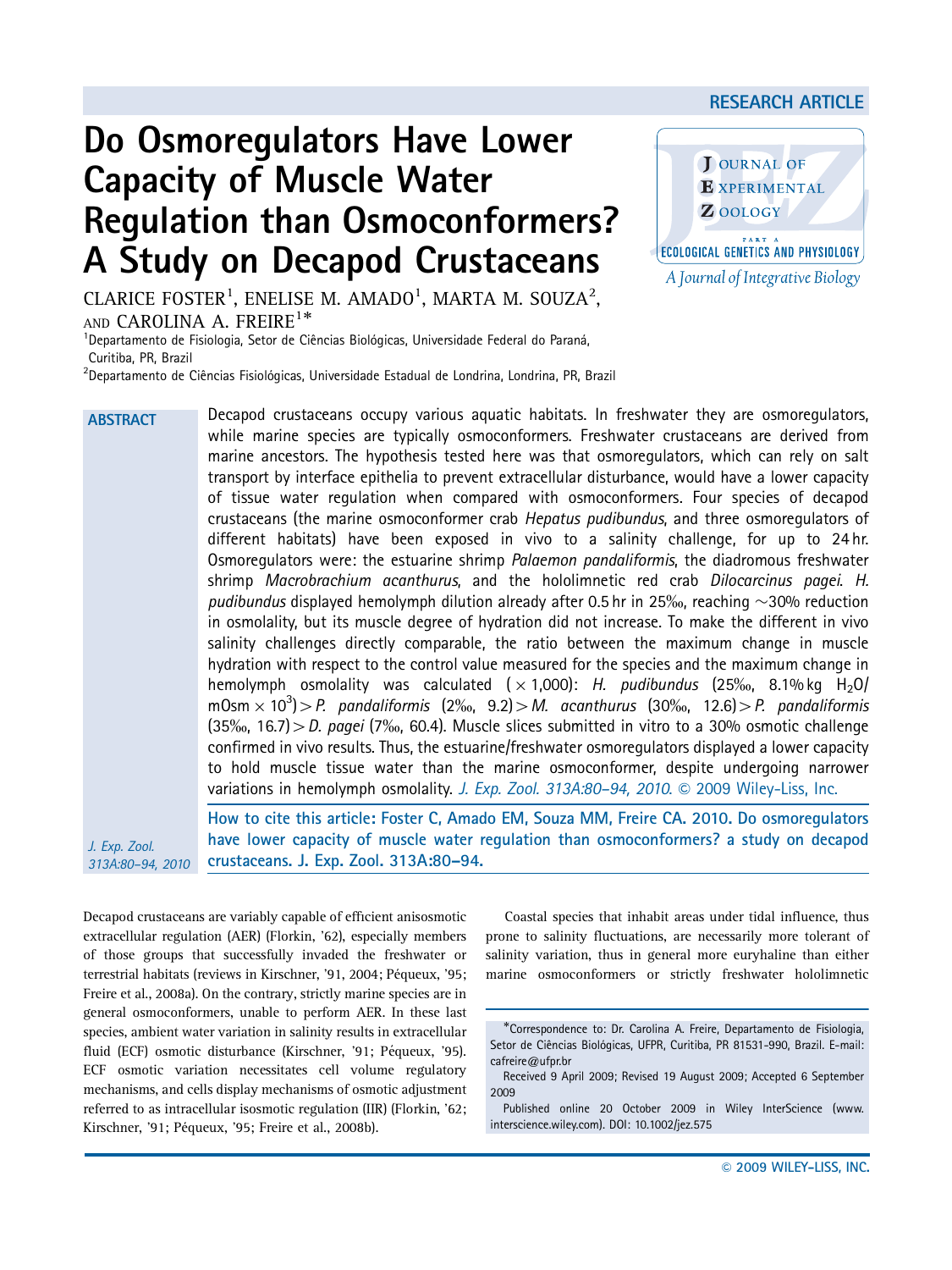species that may have gone stenohaline after long evolution in freshwater (Born, '68; Gilles and Péqueux, '83; Moreira et al., '83; Kirschner, '91; Péqueux, '95; Freire et al., 2003, 2008b). Estuarine crustaceans may osmoregulate more or less tightly (or may even osmoconform to some degree) in the rapidly changing salinities of their habitat (Denne, '68; Péqueux, '95; Freire et al., 2003). To live in fresh water requires the capacity for ion absorption against a steep ionic gradient, even with reduced hemolymph osmolalities when compared with marine relatives. Branchial salt absorption mechanisms of strong affinity coupled to reduced permeabilities to water and ions or the ability to produce very dilute urine result in the maintenance of the gradients (Kirschner, '91, 2004; Péqueux, '95; Rasmussen and Andersen, '96; Freire et al., 2008a).

Marine/estuarine and freshwater species may show different degrees of euryhalinity, and when tolerating either decreases or increases in salinity may show stronger or weaker capacity to osmoregulate their ECF. Time of exposure to the salinity challenge is a key factor in determining what type of responses are available and will be elicited in the animal. Although sometimes clear osmoregulatory or osmoconforming patterns can be visualized, the limits/boundaries between both types of behavior are not always clearly defined (see Péqueux, '95; Lucu et al., 2000; Freire et al., 2003, 2008a). Most osmoregulators, depending on the salinity and time of exposure, may start to display osmoconforming behavior, until eventually reaching their limit of tolerance.

Osmoconforming euryhaline species necessarily have a great capacity to maintain cellular volume, as their cells possibly face large variation in their extracellular osmolality. On the other hand, stenohaline regulators or conformers presumably display a relatively lower capacity to regulate cell volume, which then results in a narrower range of tolerance to salinity variation (Gilles, '73; Gilles and Péqueux, '83; Kirschner, '91; Péqueux, '95; Freire et al., 2008b). Uncompensated water fluxes to/from the cells then lead to irreversible cell swelling or shrinking (Gilles, '73; Burton and Feldman, '82; Herrera et al., '89; Dragolovich and Pierce, '92; Deaton, '97; Lucu et al., 2000; Souza and Scemes, 2000; Freire et al., 2008b). Cell volume regulation or IIR (Florkin, '62; Péqueux, '95; Freire et al., 2008b) is a well-conserved process, involving transmembrane transport mechanisms in species widely separated by the evolutionary process (Kinne, '93; Péqueux, '95; Wehner et al., 2003; Augusto et al., 2007b; Hoffmann et al., 2009). Reduction of ECF osmolality leads to water influx into the cells, and the cells swell. Recovery of cellular volume through regulatory volume decrease (RVD) is attained by the efflux of osmolytes, followed by water efflux (Deaton, '97; Mongin and Orlov, 2001). Conversely, increase in ECF osmolality leads to water efflux out of the cells, and the cells shrink. Recovery of cellular volume (regulatory volume increase, RVI) is attained by the uptake of osmolytes, followed by water influx. Both RVD and RVI initially (in minutes) involve the

transport of inorganic ions, and later the loss or gain of organic osmolytes, mainly amino acids (Chamberlin and Strange, '89; Hoffmann and Dunham, '95; Deaton, '97; Lang and Waldegger, '97; Souza and Scemes, 2000; Wehner et al., 2003; Strange, 2004; Hoffmann et al., 2009).

This study is aimed at comparatively appraising the capacity for osmo-ionic regulation (AER) with the maintenance of muscle tissue water, when some decapod crustaceans were faced with a salinity challenge, using four species: the marine osmoconformer crab Hepatus pudibundus, the estuarine shrimp Palaemon pandaliformis, the freshwater diadromous shrimp Macrobrachium acanthurus, and the fully freshwater crab Dilocarcinus pagei. The hypothesis tested here was that the osmoregulators, species with higher capacity for AER, would display a lower capacity to regulate tissue water content (IIR capacity) when compared with the species with lowest AER capacity, the osmoconformer, when faced with a salinity challenge.

## MATERIALS AND METHODS

#### Animals

The four species of crustaceans chosen for this study represented the occupation of different salinity habitats employing different osmoregulatory strategies. They ranged from marine to fully freshwater habitats, reflecting the evolutionary trend observed in crustaceans. Although they do not belong to a single evolutionary lineage or family, this sequence represents the invasion of fresh water by marine crustaceans (e.g., Born, '68; Morritt, '89; Harris and Bayliss, '90; Péqueux, '95; Freire et al., 2003, 2008a,b).

The marine crab Hepatus pudibundus Herbst, 1785 (Infra-Order Brachyura, Super-Family Calappoidea, Family Hepatidae, adults, either sex,  $\sim$ 6 cm carapace width) was obtained from Ipanema beach in Pontal do Paraná, State of Paraná, southern Brazil (25°37'S; 48°25'W). Crabs were purchased from local fishermen, as they are a bycatch of shrimp fisheries. The palaemonid shrimp Palaemon pandaliformis Stimpson, 1871 (Infra-Order Caridea, Family Palaemonidae, Sub-Family Palaemoninae, adults of either sex, 2.5–4 cm of total length) is an estuarine resident species (Teixeira and Sá, '98; Freire et al., 2003, 2008b), and was obtained using sieves, manually, from the marginal vegetation of the estuary of Perequê River, where salinity ranges from 8 to 24‰, in Pontal do Paraná, State of Paraná (25°34'S; 48°21'W). The other member of the family Palaemonidae employed, Macrobrachium acanthurus Wiegmann, 1836 (adults, either sex, 6–8 cm of total length), was purchased from locals who sell them as live bait for anglers, also in Pontal do Paraná. M. acanthurus lives in coastal fresh water streams or next to estuaries as adults, and its larvae migrate as they need more saline waters for development, being thus defined as diadromous (McNamara, '87; Teixeira and Sá, '98; Freire et al., 2008b). The freshwater hololimnetic red crab Dilocarcinus pagei Stimpson, 1861 (Infra-Order Brachyura, Super-Family Potamoi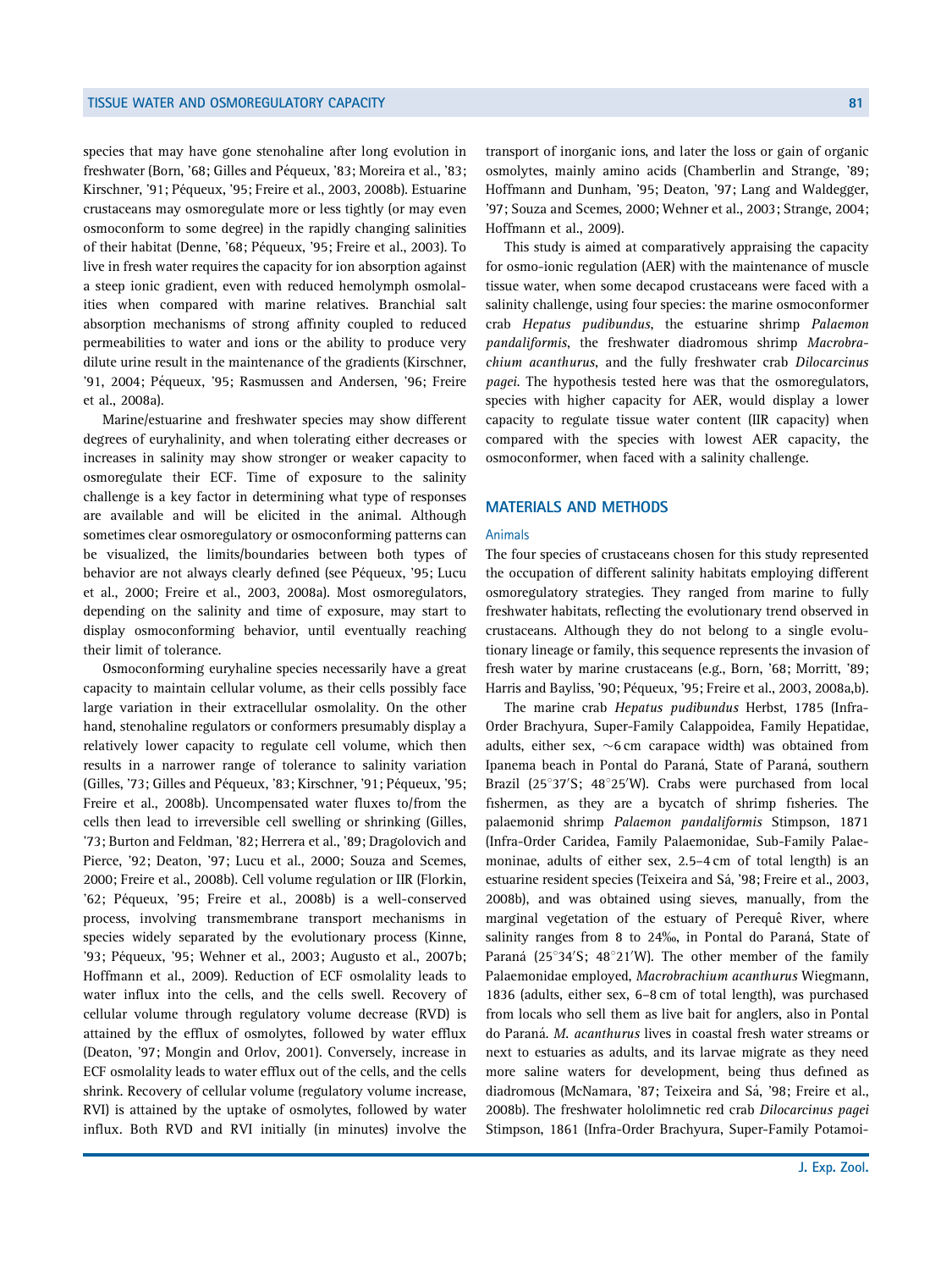dea, Family Trichodactylidae, adults, either sex, 4–5 cm carapace width) is also sold as live bait, and was purchased in the city of Londrina, Northern State of Paraná (23°19'S; 51°08'W). The Brazilian Institute of Environmental Protection (IBAMA) formally agreed on the use of these animals in this study (Authorization number 010/2005 issued on January 27, 2005).

All crustaceans were arranged into plastic containers with water from their sampling sites, and were brought to the laboratory, either in Londrina (State University of Londrina)—D. pagei for the whole-animal in vivo studies—or Curitiba (Federal University of Paraná)—all other crustaceans, and D. pagei for the in vitro studies. Upon arrival in the laboratory, crustaceans were acclimated in aquaria (30–100 L), containing water of salinity equal to that of their habitat, under natural photoperiod, constant aeration, and water temperature of  $22+2$ °C. The marine crab H. pudibundus was acclimated in sea water of salinity 33‰; the estuarine shrimp P. pandaliformis in brackish water of salinity 12‰ (average value for the estuary, see Freire et al., 2003, 2008b); and the freshwater shrimp M. acanthurus and the freshwater crab D. pagei in fresh water of salinity  $< 0.5$ %. During acclimation, animals were fed on alternate days with ground beef or small fragments of fish filets. Aquarium water was partly replaced on alternate days, according to the need. Average time of laboratory acclimation was of at least one week.

## **Experiments**

Control animals were directly obtained from the acclimation aquaria. After the period of acclimation to laboratory conditions in those control salinities, groups of specimens were exposed to a certain saline challenge (experimental salinity) for 0.5, 1, 2, or 6 hr, and 16–24 hr. Only one group of M. acanthurus was in addition sampled after 12 hr of exposure. One single experimental salinity was employed for each species, depending on its habitat and known degree of euryhalinity (Freire et al., 2003, 2008b; Amado et al., 2006), except for the estuarine shrimp P. pandaliformis, exposed both to salinity decrease and salinity increase. H. pudibundus was exposed to diluted sea water of salinity 25% for up to 16 hr; P. pandaliformis was submitted to diluted seawater of salinity 2% and full-strength sea water of salinity 35‰ for up to 17 hr; M. acanthurus was submitted to sea water of salinity 30% for up to 24 hr; D. pagei was submitted to dilute sea water of salinity 7% for up to 24 hr. Water salinity was measured using a refractometer salinometer (Shibuya S-28). The different salinities were obtained from natural sea water of salinity 32–33%, using filtered tap water to dilute it accordingly, or using the first thaw of frozen sea water to slightly concentrate natural sea water up to 35%.

Five to ten animals have been used for each control or experimental group, but mostly,  $n$  was of six specimens.  $P$ . pandaliformis was an exception; due to its small size, each hemolymph and muscle sample was generated from a pool of 3–4 animals. Samples from control animals were obtained after the

period of acclimation to laboratory conditions. Experimental animals were submitted to the salinity challenge in individual beakers, rarely were two animals placed inside the same vial. All specimens of a same experimental group (time of exposure) or control were never processed in a same day. Time of experimentation during the day and season of the year were both randomized, until the desired  $n$  was reached.

#### Hemolymph and Tissue Sampling

Shrimps and crabs were anesthetized in ice. In shrimps, the ventral nerve cord was sectioned between the cephalothorax and the abdomen. Hemolymph samples were removed using a pipette, through cardiac puncture. In crabs, hemolymph was obtained using a syringe (10 mL), puncturing through the arthrodial membrane of one of the pereiopods. Hemolymph samples were vortexed to partially prevent clotting, and were immediately frozen at  $-20^{\circ}$ C until assayed for osmolality and ionic concentrations. The muscle sample was then obtained, for the determination of its degree of hydration (fresh tissue) and level of ninhydrin-positive substances (NPS, after freezing at  $-20^{\circ}$ C); in shrimps, abdominal muscle was sampled, while in crabs, the choice was the penniform muscle of the chelipods.

## Hemolymph Osmolality and Ionic Concentrations

Hemolymph osmolality was measured using a vapor pressure micro-osmometer (Wescor VAPRO 5520, Logan), in undiluted samples. Sodium concentration was determined through flame photometry (Analiser-900, Brazil) in samples appropriately diluted with ultrapure water. Chloride, magnesium, and calcium were determined through colorimetric methods using commercial kits (Labtest, Brazil) in samples appropriately diluted in ultrapure water, and absorbance read in a spectrophotometer (Ultrospec 2100 PRO Amersham Pharmacia Biotech, Uppsala, Sweden).

#### Muscle Water and NPS

Muscle slices were weighed fresh, immediately after dissection, and were weighed again after  $24-26$  hr at  $60^{\circ}$ C. Weight loss in the oven was expressed as a percentage of the initial wet weight of the slice (muscle water content). The content of NPS in muscle samples was determined using a colorimetric method adapted from Clark ('68), as already used for the red crab Dilocarcinus pagei (Amado et al., 2006). Briefly, muscle tissue was homogenized in ultrapure water using a Potter-Elvehjem Teflon-glass homogenizer. An aliquot of  $500 \mu L$  of the homogenate was transferred to another tube, to which 1.25 mL of 95% ethanol was added. The sample was centrifuged (1 min at 2,100g), and NPS was detected in the supernatant, in citrate buffer, in the presence of the ninhydrin reagent. Ninhydrin reagent contained ninhydrin saturated in ethylene-glycol and ascorbic acid. After boiling and cooling, 60% ethanol was added. Absorbance was read at 570 nm. A standard curve was performed for each set of analyzed samples using the amino acid glycin  $(10-50 \,\mu\text{g/mL})$ , one of the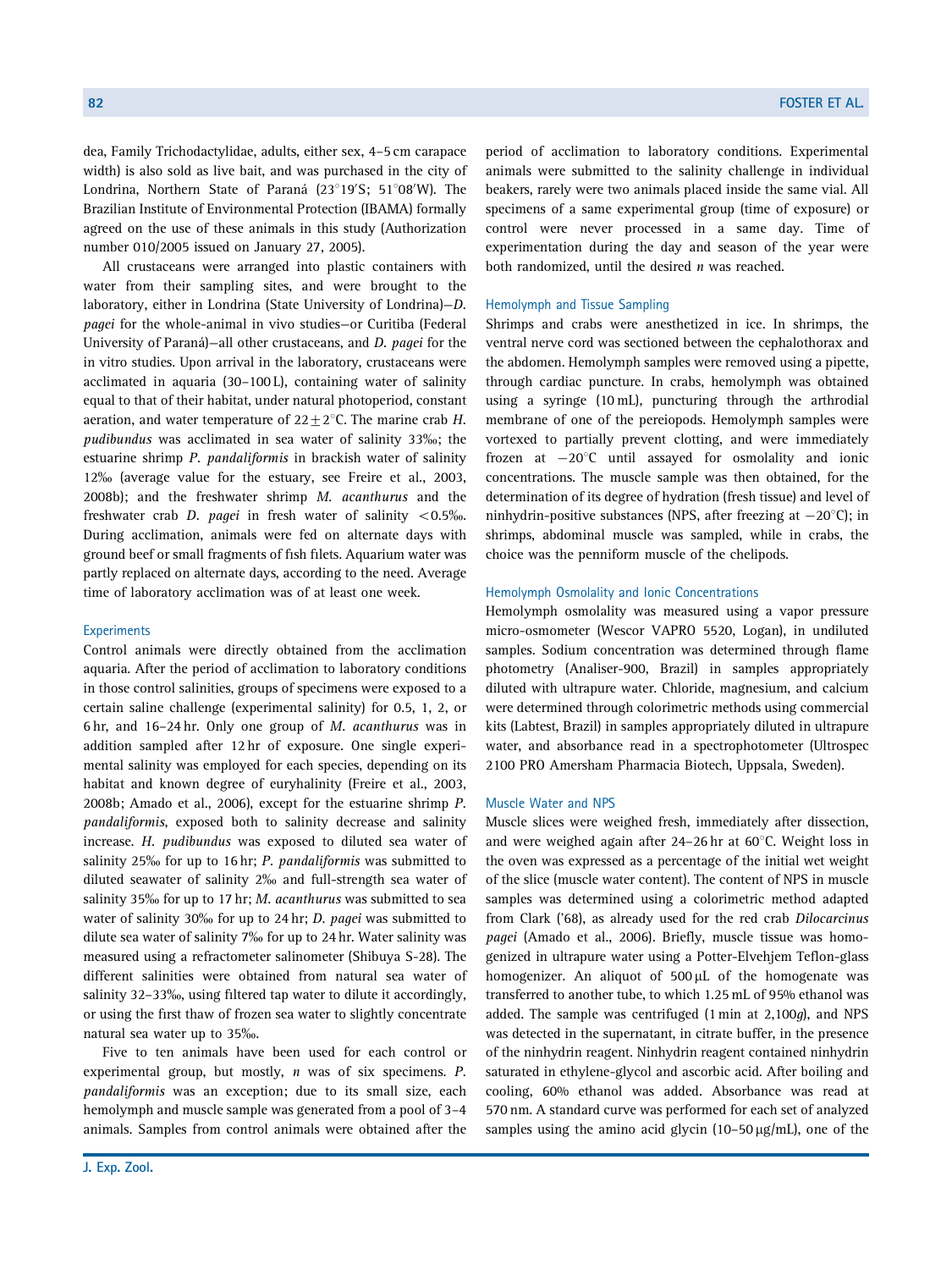Table 1. Composition of control (Cont) and experimental (Exp) salines (40% change in NaCl with respect to the respective control saline, so that final change in osmolality would approach 30% of change) used for the in vitro assessment of water content regulation in muscle slices of the marine crab Hepatus pudibundus, the estuarine shrimp Palaemon pandaliformis, the freshwater shrimp Macrobrachium acanthurus and the freshwater crab Dilocarcinus pagei

|                                                                                                                                                       | NaCl (mM) |     | KCI (mM) |     | $MqCl2$ (mM) |     | $CaCl2$ (mM) |     | <b>Measured osmolality</b><br>(mOsm/kg H <sub>2</sub> O) |                         |
|-------------------------------------------------------------------------------------------------------------------------------------------------------|-----------|-----|----------|-----|--------------|-----|--------------|-----|----------------------------------------------------------|-------------------------|
| <b>Species</b>                                                                                                                                        | Cont      | Exp | Cont     | Exp | Cont         | Exp | Cont         | Exp | Cont                                                     | Exp $(%$<br>change)     |
| Marine: Hp (hyposmotic shock)                                                                                                                         | 475       | 285 | 11       | 11  | 60           | 60  | 18           | 18  | 1096                                                     | 753 (31% ↓)             |
| Estuarine and Freshwater: Pp.<br>Ma, and Dp (hyper-osmotic shock)                                                                                     | 190       | 266 | 5        | 5   | 3            | 3   | 10           | 10  | 416                                                      | 555 (33% ↑)             |
| Estuarine: Pp (hyposmotic shock)                                                                                                                      | 190       | 114 | 5        | 5   | 3            | 3   | 10           | 10  | 416                                                      | 268 (36% $\downarrow$ ) |
| Additional components, of constant concentration in all salines: glucose (5 mM), NaHCO <sub>3</sub> (2 mM), HEPES acid (5 mM), glycin (5 mM), pH 7.6. |           |     |          |     |              |     |              |     |                                                          |                         |

most abundant amino acids in crustaceans (Gilles, '79; Burton and Feldman, '82; Che Mat and Potts, '85; Barbe and Sevilla, '87; Lang '87; Dalla Via, '89; Dooley et al., 2000; McNamara et al., 2004; Soria et al., 2006; Augusto et al., 2007a,b).

#### In Vitro Assay of Capacity of Muscle Water Regulation

Composition of saline was the same as that previously employed in our laboratory (Freire et al., 2008b), for this same experimental procedure. Experimental salines only differed from respective controls in NaCl concentration, as indicated in Table 1. A hyposmotic challenge was presented to the muscle of the marine crab H. pudibundus and the estuarine shrimp P. pandaliformis, while a hyperosmotic challenge was presented to the muscle of the estuarine shrimp, the freshwater shrimp M. acanthurus, and the freshwater crab D. pagei (Table 1). Muscle slices were obtained from specimens maintained under control conditions. The abdomen of the shrimp M. acanthurus was sliced in two pieces, and the chelipod muscles from both chelipods were dissected from the crabs; one slice was submitted to the control saline, and the other to the experimental saline. The muscle slices (the whole abdomen) of the small P. pandaliformis were all independent, obtained from different individuals. All muscle slices were at first incubated for  $\sim$ 1 hr in their respective control saline, were then carefully blotted on filter paper, weighed, and then individually immersed into vials (10 mL), under room temperature (21–22 $^{\circ}$ C) either in control or in experimental saline (Table 1). Each tissue slice was weighed every 15 min, until 120 min (Balance Bioprecisa FA2104N, Brazil, precision 0.1 mg), and its initial weight (time zero) was used as reference (100%) for all subsequent values obtained for this same slice (Freire et al., 2008b). This whole procedure was repeated 7–8 times, for each species. An additional control was performed using the shrimp M. acanthurus. To further assure that the muscle slices would be in physiological conditions during the course of the experiment, muscle slices were submitted to the experimental saline for

45 min, and were returned to the control isosmotic saline for another 45 min: their weight immediately returned to respective initial values ( $n = 4$ , data not shown).

## Statistical Analysis

The evaluated parameters are displayed in graphs as mean $\pm \ominus$ standard error of the mean. One-way ANOVAs have been run to evaluate the effect of time of exposure to the experimental salinity on each parameter. Tukey post hoc test allowed to localize differences between groups. When data did not meet the assumptions of normality and homogeneity of variances, Dunn's test was performed (Sigma Stat, SPSS v. 2.0). In the in vitro muscle weight assay, Student's t-tests (either paired or unpaired, as appropriate) were performed to compare control and experimental data of weight change, at a same time of exposure. The limit of significance considered was always of 0.05.

## **RESULTS**

#### Hemolymph Concentrations and Muscle Water Content

Hepatus pudibundus. Hemolymph sodium and chloride in the marine osmoconformer crab H. pudibundus were of respectively 426 and 414 mM in controls. Despite a similar appearance in the behavior of both ions along time, no differences were detected in chloride values until the end of the experiment (Fig. 1A). Sodium values fluctuated until 2 hr of exposure to dilute sea water, and then stabilized between 6 and 16 hr of exposure (Fig. 1A). Magnesium (62 mM in controls) has shown a steady trend for reduction until 2 hr, also attaining some stability between 6 and 16 hr (Fig. 1A); basically, the same pattern was observed for calcium, with 18 mM in controls (Fig. 1A).

Hemolymph osmolality, following the ions, has shown a pattern of progressive reduction from controls (962 mOsm/kg H<sub>2</sub>O) until 2-6 hr, reaching 684 mOsm/kg H<sub>2</sub>O after 6 hr, and then gaining stability between 6 and 16 hr. However, muscle water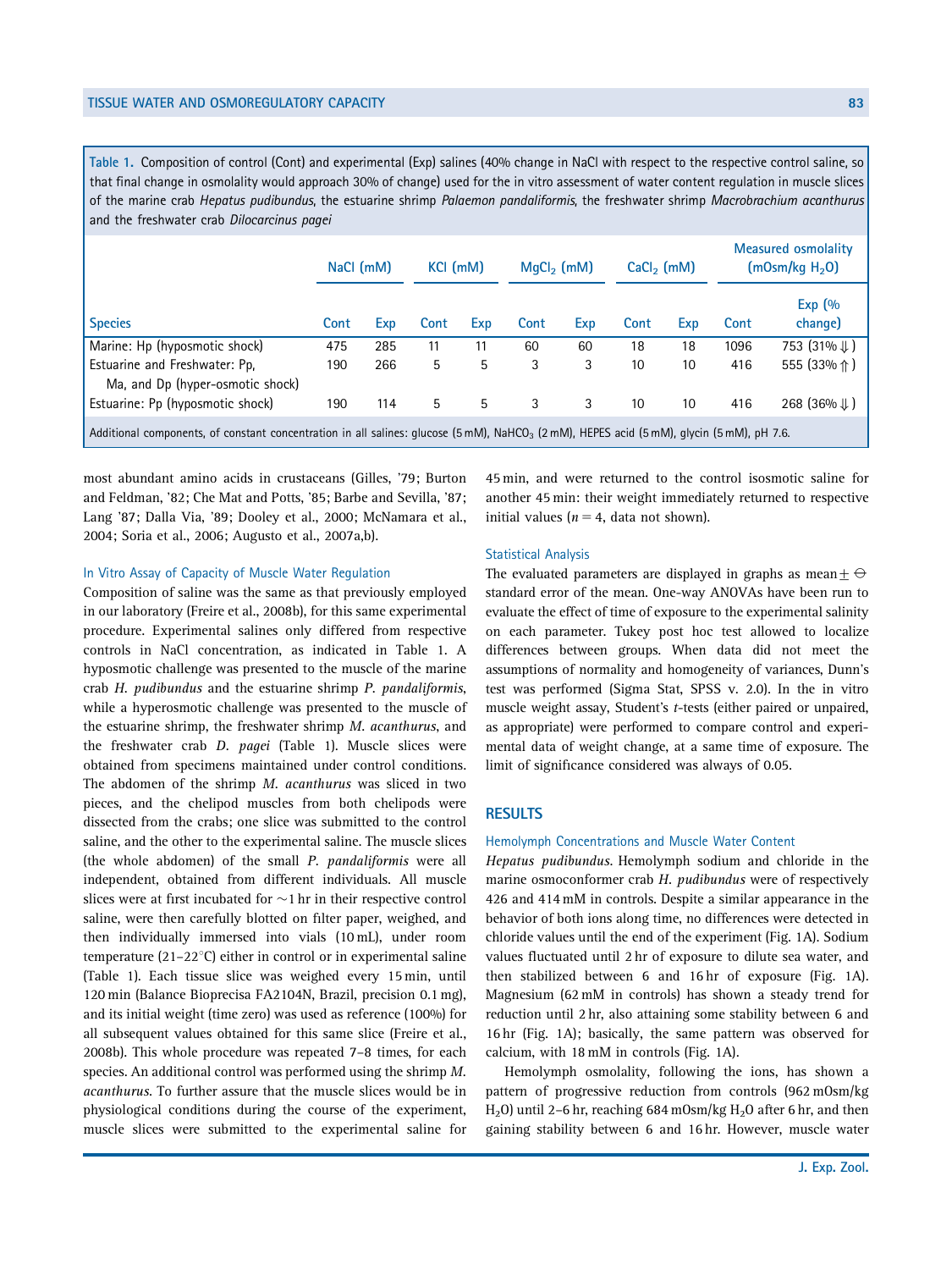

Figure 1. Time course of variation in hemolymph concentrations and muscle water content in the marine osmoconformer crab Hepatus pudibundus submitted to diluted sea water of salinity 25‰ (6 $<$ n<8 for all parameters). A: hemolymph ionic concentrations (mM); B: hemolymph osmolality (mOsm/kg  $H_2O$ ) and muscle water content (%). Within a same line/parameter, symbols that share a same letter represent groups that are not significantly different. To avoid crowding in the figure, statistical results for Na<sup>-</sup> and  $Cl^-$  were not placed next to symbols. For  $Cl^-$ : for all time groups "a"; for  $Na^+$ : time 0 "d," time 0.5 hr "bcd", time 1 hr "ab," time 2 hr ''cd,'' time 6 hr ''a,'' time 16 hr ''abc.''

content remained unchanged until 16 hr of exposure of the crab to dilute sea water, being of 75% in controls (Fig. 1B).

Palaemon pandaliformis. Hemolymph osmolality of P. pandaliformis was  $423 \text{ mOsm/kg H}_2\text{O}$  in shrimps kept in control salinity (12%) (Fig. 2). In shrimps challenged with salinity reduction down to 2%, a decrease followed by a recovery within the first 2 hr was noted, then followed by a progressive decrease until the



Figure 2. Time course of variation in hemolymph osmolality (mOsm/kg  $H_2O$ ) and chloride (mM), and muscle water content (%) in the estuarine resident osmoregulator shrimp Palaemon pandaliformis submitted to A: very diluted sea water of salinity 2%  $(4 < n < 7$  for chloride, and  $5 < n < 10$  for the other two parameters), or B: full-strength sea water of salinity 35%  $(4 < n < 6$  for chloride, and  $n = 5-6$  for the other two parameters). Within a same line/parameter, symbols that share a same letter represent groups that are not significantly different.

17th hour of exposure:  $241 \text{ mOsm/kg H}_2$ O (Fig. 2A). The same pattern was observed for chloride, with hemolymph levels decreasing from 136 mM in controls to 71 mM after 17 hr in the dilute salinity (Fig. 2A). Muscle water content of these shrimps remained unchanged along the whole period of exposure  $(\sim 80\%)$  (Fig. 2A).

Hemolymph of P. pandaliformis submitted to full-strength sea water (35‰) increased immediately, already after 0.5 hr in this salinity, from 423 in controls to  $618 \text{ mOsm/kg}$  H<sub>2</sub>O, remaining elevated until the 17 hr of exposure (Fig. 2B). Chloride concentration followed the same pattern, increasing from 136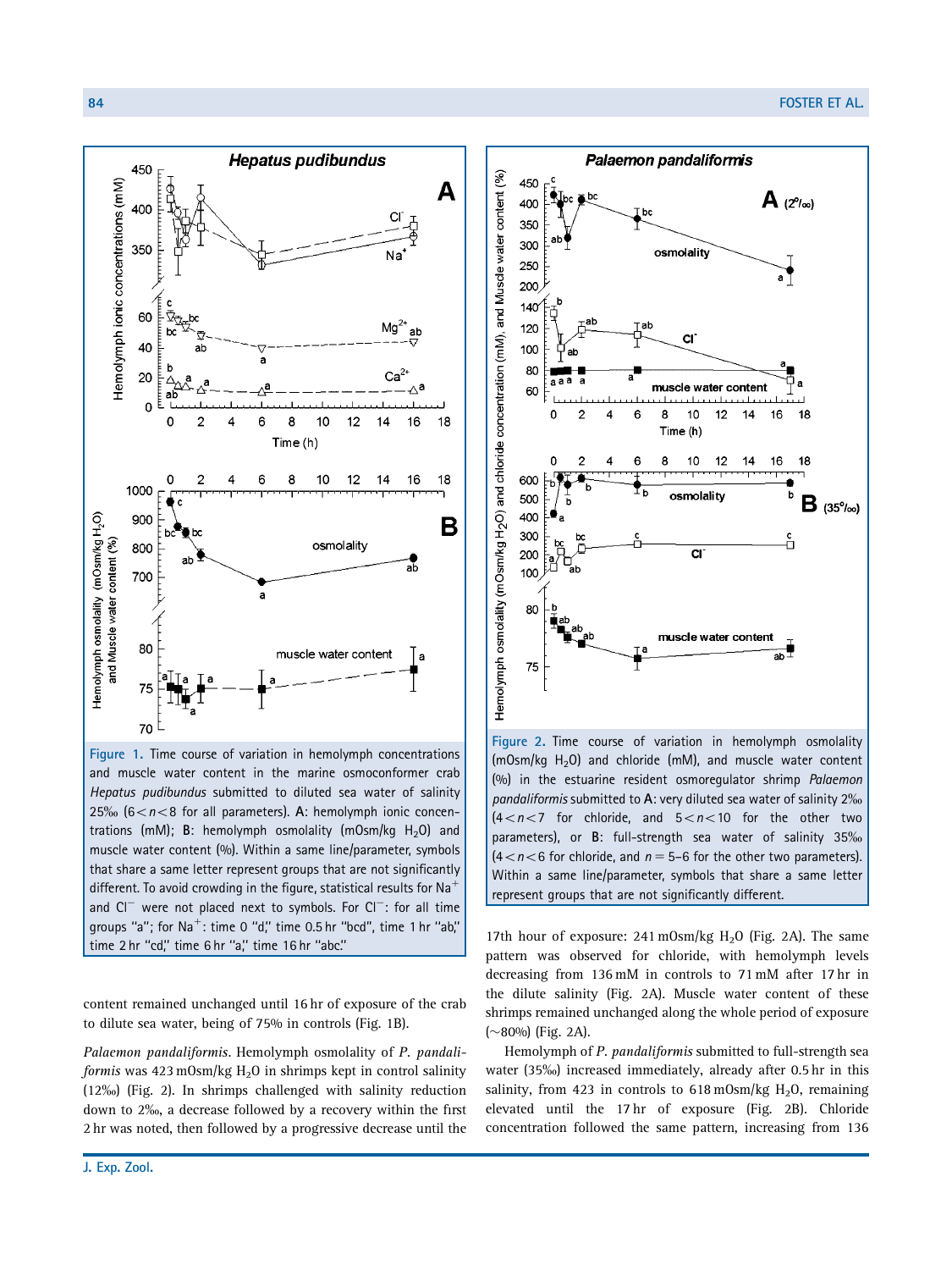

Figure 3. Time course of variation in hemolymph concentrations and muscle water content in the freshwater diadromous osmoregulator shrimp Macrobrachium acanthurus submitted to sea water of salinity 30%. A: hemolymph ionic concentrations,  $6 < n < 9$  for calcium, and  $6 < n < 8$  for the other ions (mM); B: hemolymph osmolality,  $6 < n < 9$  (mOsm/kg H<sub>2</sub>O) and muscle water content,  $6 < n < 9$  (%). Within a same line/parameter, symbols that share a same letter represent groups that are not significantly different.

in controls to 260 mM after 6 hr (Fig. 2B). Muscle water content fell from 79% in controls down to 76% after 6 hr (Fig. 2B).

Macrobrachium acanthurus. Hemolymph sodium and chloride increased progressively upon exposure of the diadromous freshwater shrimp Macrobrachium acanthurus to saline water of salinity 30%. Sodium increased from 190 mM in freshwater controls to 405 mM (an increase of 113%) after 16 hr in 30% (Fig. 3A). Chloride concentration increased from 148 mM in freshwater controls to 388 mM (an increase of 163%) in those shrimps exposed for more than 16 hr to 30% (Fig. 3A). Calcium

and magnesium were held relatively stable in the first hours of exposure, but later increased, after  $\sim$ 6 hr. Hemolymph magnesium increased from 2 mM in freshwater controls, reaching 9 mM after 12 hr (Fig. 3A). Hemolymph calcium increased from 9 mM in freshwater controls to 15 mM after 16 hr in the hyper-saline medium (Fig. 3A).

Hemolymph osmolality of M. acanthurus was of 378 mOsm/ kg  $H_2O$  in fresh water, increasing to 806 mOsm/kg  $H_2O$  (an increase of 113%) in shrimps exposed for more than 16 hr to salinity 30% (Fig. 3B). With the increase in extracellular osmolality, muscle water content decreased from 79% in controls in fresh water to 73% after 12 hr of exposure to the hyper-saline medium (Fig. 3B).

Dilocarcinus pagei. Except for some fluctuation in the hemolymph magnesium (3.8–4.8 mM) of freshwater trichodactylid red crab *D. pagei*, during the first hour of exposure to dilute sea water of 7%, all other hemolymph concentrations remained unchanged during the whole time course of the in vivo study (Fig. 4). In freshwater controls, hemolymph sodium and chloride were respectively 158 and 126 mM; calcium and magnesium were respectively 7.7 and 3.8 mM (Fig. 4A), and hemolymph osmolality was  $328 \text{ mOsm/kg}$  H<sub>2</sub>O (Fig. 4B). As hemolymph concentrations did not change, in accordance, muscle water content also remained constant, at  $\sim$ 80% (Fig. 4B).

#### NPS in Muscle

Muscle NPS measured in the four crustaceans submitted to their respective experimental salinities displayed a pattern of decreased levels in the marine species, a pattern of increase in the freshwater species, and some oscillation in the estuarine species. Muscle of the marine H. pudibundus displayed a decrease until 6 hr of exposure, from  $24.4 \mu$ g/mg wet weight in sea water controls to 15.4 after 6 hr in 25%, remaining unchanged after 16 hr of exposure: 20.3 (Fig. 5A). The muscle of the estuarine P. pandaliformis, exposed to 2 and 35%, showed the same behavior in both extreme salinities, of oscillating NPS values (range: 10.9–20.8), though without differences (Fig. 5B). Muscle taken from the two freshwater species submitted to increased salinity showed a similar behavior. In M. acanthurus muscle, NPS values increased from 16.9 in freshwater controls to 24.2–27.3 after 12-24 hr in 30‰ salinity (Fig. 5C). In *D. pagei* muscle, there was an increase already after 2 hr of exposure (from 9.8 in controls to 15.6), and remained high until the end of the experiment (Fig. 5D).

## Water Regulation in Isolated Muscle Slices

Muscle slices were dissected from control animals and submitted in vitro to a 30% osmotic challenge. This value was chosen, as it represented the in vivo change detected in the hemolymph of the osmoconformer H. pudibundus, as studied here (Fig. 1B). Muscle of H. pudibundus showed regulation of its wet weight in the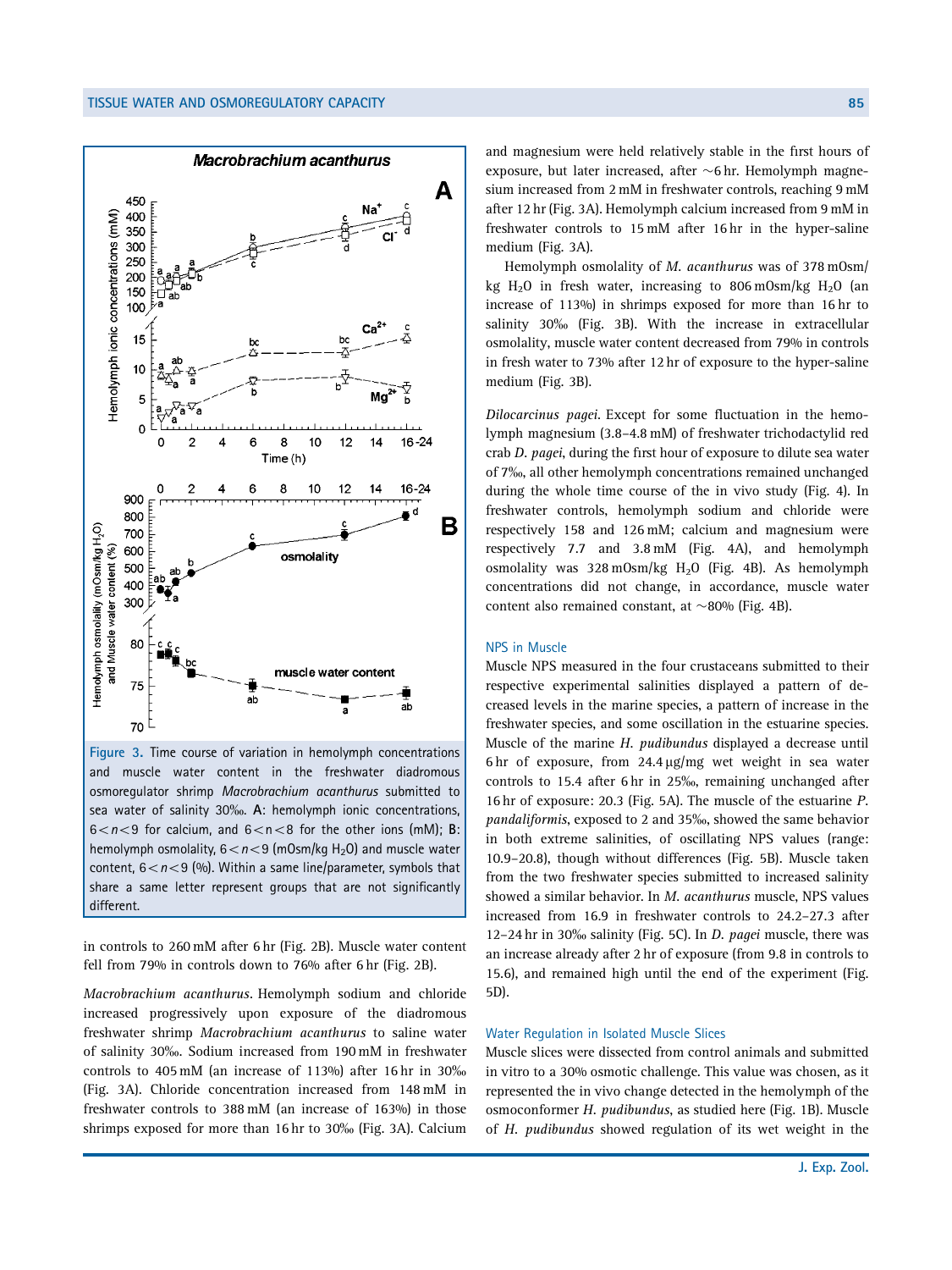

Figure 4. Time course of variation in hemolymph concentrations and muscle water content in the freshwater hololimnetic osmoregulator red crab Dilocarcinus pagei submitted to diluted sea water of salinity 7% ( $6 < n < 10$  for all parameters). A: hemolymph ionic concentrations (mM); B: hemolymph osmolality, (mOsm/kg  $H_2O$ ) and muscle water content (%). Within a same line/ parameter, symbols that share a same letter represent groups that are not significantly different.

experimental saline (30% hyperosmotic), behaving as the muscle slices in the control saline. However, in the experimental time series, there was a certain swelling of the tissue followed by a recovery between 30 and 75 min (Fig. 6A). Muscle of P. pandaliformis submitted to the 30% hyposmotic saline showed gain in weight already after 15 min of exposure, remaining stable with that weight until the end of the 2 hr of data collection ( $\sim$ 104%) (Fig. 6B). Muscle slices of P. pandaliformis submitted to the 30% hyperosmotic challenge displayed weight loss when compared with respective controls, for all time points, reaching 89.3% of the initial weight after 120 min (Fig.



Figure 5. Time course of variation in muscle ninhydrin positive substances (NPS, µg/g muscle wet weight) for the four species of crustaceans submitted to their respective experimental salinities. A: Hepatus pudibundus in 25‰ (5 <  $n$  < 7); B: Palaemon pandalifor*mis* in 2‰ (*n* = 5–6), and in 35‰ (5 < *n* < 8); C: Macrobrachium acanthurus in 30%  $(6 < n < 10)$ ; D: Dilocarcinus pagei in 7%  $(5 < n < 7)$ . Within a same line/parameter, symbols that share a same letter represent groups that are not significantly different. For P. pandaliformis (B), in order to avoid crowding in the figure, statistical results were not placed next to symbols, but for both salinities, all time groups had an ''a.''

6C). Muscle slices of M. acanthurus and D. pagei showed a behavior similar to P. pandaliformis submitted to the hyperosmotic saline, reaching 91.2% of the initial muscle slice weight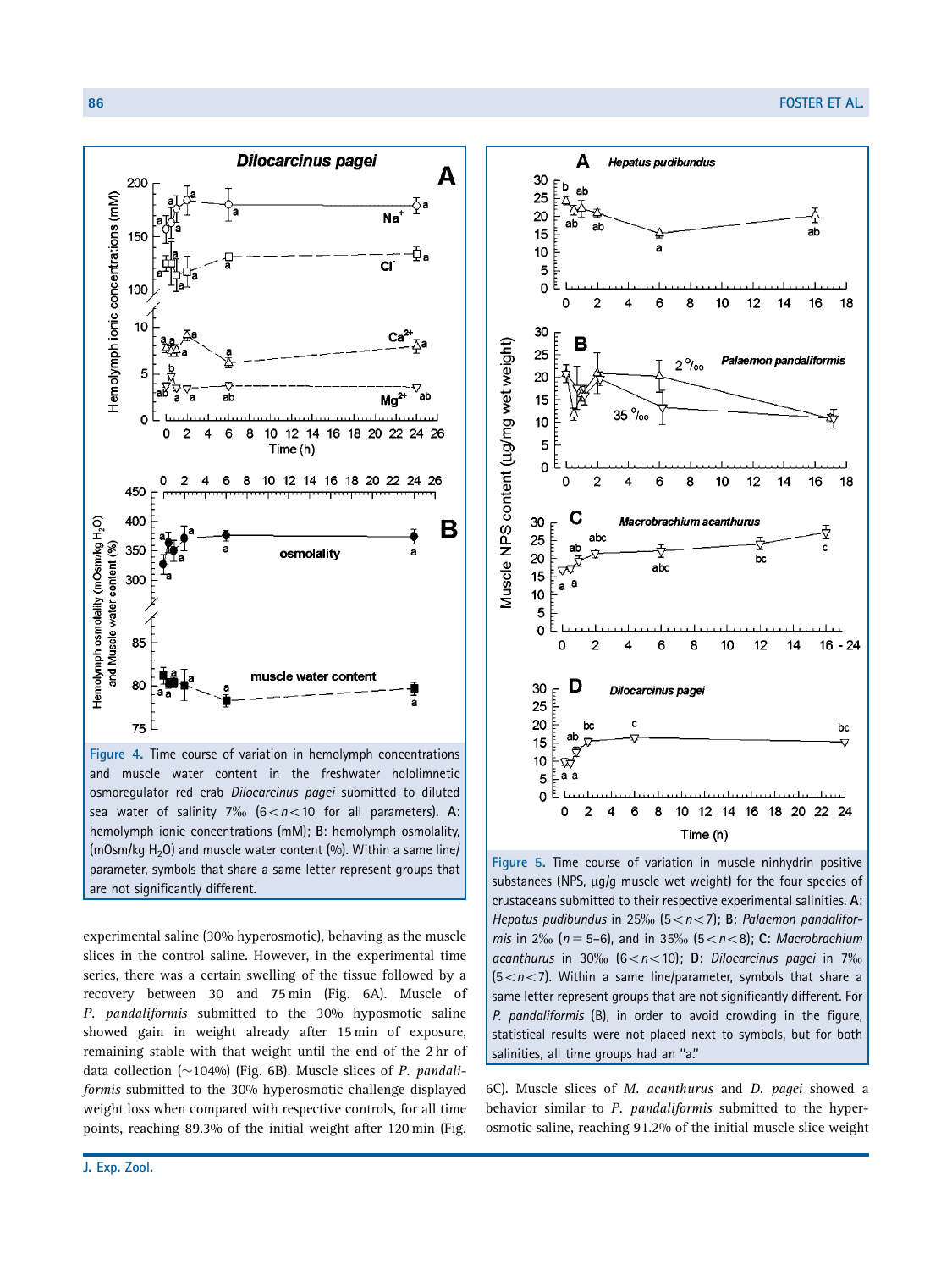## TISSUE WATER AND OSMOREGULATORY CAPACITY AND RESIDENCE IN A SERVICE OF STATE OF STATE AND STATES AND RESIDENCE



Figure 6. Time course of change in muscle wet weight (as % of initial weight) upon a 30% osmotic challenge in vitro. A: Hepatus pudibundus, hyposmotic shock (n = 7); B: Palaemon pandaliformis, hyposmotic shock (n = 8); C: P. pandaliformis, hyperosmotic shock (n = 8); D: Macrobrachium acanthurus, hyperosmotic shock ( $n=8$ ); E: Dilocarcinus pagei, hyperosmotic shock ( $n=7$ ). Muscle slices were incubated in vitro in either control (- $\circ$ ) or experimental (- $\Box$ ) saline. For all species, same n for control and experimental conditions. Two muscle fragments from the same individual were exposed to control and experimental salines, in a paired protocol, for all species, except P. pandaliformis. The \* indicates significant differences between values in experimental and control saline, for the same time of exposure. In the experimental line of A, symbols that share a same letter represent groups that are not significantly different. For controls A–E, and experimental lines of B–E, all time groups had an ''a.''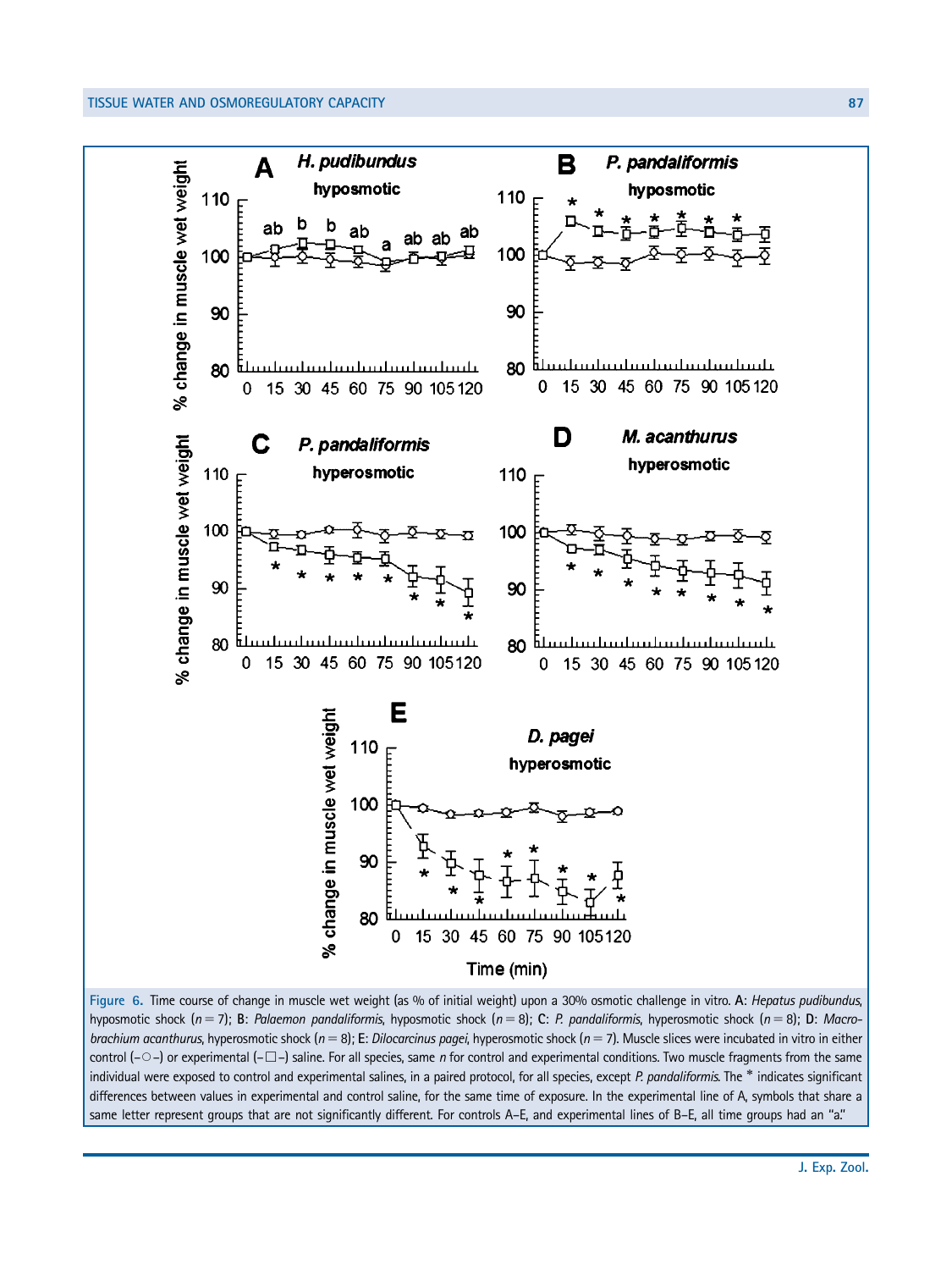after 120 min (M. acanthurus, Fig. 6D), and 82.9% of the initial muscle slice weight after 105 min (D. pagei, Fig. 6E).

## **DISCUSSION**

Decapod crustaceans succeeded to occupy a wide range of aquatic, as well as terrestrial habitats, attaining high diversity. This has been accomplished, starting from marine ancestors, through a keen capacity to withstand salinity fluctuations in estuaries or to absorb salt from freshwater, or even to tolerate air exposure, especially in crabs (Kirschner, '91; Péqueux, '95; Freire et al., 2008a,b). Selected osmoregulatory strategies underlying this range of distribution follow a pattern: osmoconformation in sea water, osmoregulation in fresh water, and a variable behavior in estuaries (Kirschner, '91, 2004; Péqueux, '95; Lucu et al., 2000; Freire et al., 2008a,b). It should be noted that this is a general invertebrate pattern, not exclusive to the decapod crustaceans (Kirschner, '91, 2004; Péqueux, '95; Freire et al., 2008a,b), as there is no way out from osmoregulation (AER) in fresh water. Along with differentially expressed AER mechanisms—involving permeability control, gill transport mechanisms, and the production of a dilute urine—survival in a potentially changing/ fluctuating or very dilute medium necessitate the complementary capacity for IIR, or cell volume regulation (Kirschner, '91; Péqueux, '95; Freire et al., 2008b). So, invasion of fresh water from sea water, as it happened with crustaceans, involved the selection for AER mechanisms, in a way presumably similar to what we see in extant species: weak regulators in marine/ estuarine euryhaline crustaceans, and strong regulatory capacity in fully freshwater species (Kirschner, '91, 2004; Péqueux, '95; Freire et al., 2008a,b). In this process, as AER mechanisms and their regulation were not fully effective, one might suppose that IIR mechanisms were relatively more important for survival and fitness. Thus, in a recent study we discussed that for freshwater invasion in crustaceans, AER capacity would be required, along with IIR capacity, but the latter would be later lost, after ''long time'' of evolution in this new biotope (Freire et al., 2008b). This would be accompanied by a decrease in the amount of free amino acids in muscle; amino acids participate actively in IIR, and high concentrations in tissues are typical of sea water invertebrates (Kévers et al., '79; Willett and Burton, 2002; Yancey et al., 2002; McNamara et al., 2004; Augusto et al., 2007a,b; Freire et al., 2008b). Obviously, several constraints and pressures apply to this character (IIR capacity), crucial for survival in a changing/ unstable or very dilute environment (Kirschner, '91; Péqueux, '95). Clearly, IIR capacity, given its fundamental nature, even due to cell metabolism, can be expected to be preserved; i.e., a certain basic (constitutive) capacity would always be present (Gilles, '79; Hoffmann and Dunham, '95; Strange, 2004; Hoffmann et al., 2009). So, it is not a matter of having or not the capacity, but the degree of display of that capacity. Marine osmoconformers, which do not keep their ECF significantly different from the external sea water, are not able to hold it stable when challenged

with sea water dilution, as they cannot rely on AER for extracellular homeostasis. So, for marine osmoconformers, degree of euryhalinity is tightly coupled to IIR capacity. This coupling is presumably less evident in osmoregulators, which have mechanisms to ''buffer'' ECF osmolality change. So, IIR capacity may be at least partly related to habitat change, in particular fresh water invasion, and the time of evolution in this new habitat, a relationship that deserves further and deeper testing. However, it was found interesting to specifically test the relationship between IIR and AER capacities in crustaceans, the invertebrates with the highest success in the occupation of the freshwater biotope (Péqueux, '95; Freire et al., 2008b).

The osmoregulatory behavior of the four species studied here was entirely compatible with previous studies using these species, and with what would be expected according to the habitats they occupy (Moreira et al., '83; Melo, '96; Brailovsky and Galera, '97; Teixeira and Sá, '98; Onken and McNamara, 2002; Freire et al., 2003, 2008b; Amado et al., 2006). The marine crab Hepatus pudibundus, facing a 24% reduction in sea water salinity, has shown concomitant hemolymph dilution, in typical osmoconforming behavior (Péqueux, '95; Lucu et al., 2000; Freire et al., 2008b). Despite a 30% reduction in hemolymph osmolality, from 962 mOsm/kg H<sub>2</sub>O in full-strength 33‰ sea water to 684 mOsm/ kg  $H<sub>2</sub>0$  in 25‰, muscle water content of those very same crabs remained unchanged. Osmolality of sea water of 25% salinity is estimated at  $750 \text{ mOsm/kg}$   $H_2O$ , from the relationship:  $1\% = \sim 30 \text{ mOsm/kg H}_2$ O. Water osmolality and ionic levels have not been measured; whenever they are mentioned, they have been estimated based on standard sea water values (salinity 34.33%) found in Prosser ('73).

The estuarine shrimp P. pandaliformis experienced hemolymph osmotic dilution when in 2% (19%, from 423 to 341 mOsm/kg  $H_2O$ , and hemolymph concentration when in 35‰ (46%, from 423 to 618 mOsm/kg  $H<sub>2</sub>$ O), with chloride values confirming osmolality values. P. pandaliformis was still hyperosmotic in 2% and hyposmotic in 35%, when compared with presumed water osmolalities:  $\sim$ 60 (2‰) and  $\sim$ 1,050 m0sm/kg  $H<sub>2</sub>$ O (35‰). However, while muscle water content was stable upon salinity reduction (2%), it decreased from 79 to 76% upon osmotic concentration (in 35‰). P. pandaliformis has been previously shown to hyper-regulate in salinities below 6%, but still undergoing some hemolymph dilution, and to be unable to survive more than 3 hr in fresh water (Freire et al., 2003). Although some regulatory capacity has been detected within the time frame of the experiment, the increase in hemolymph osmolality paralleled by the loss of muscle water in 35% demonstrates that a physiological limit has been reached. In low salinity, muscle water was maintained, reflecting the shrimp's higher tolerance of low salinity than of high salinities, which makes plain sense for a species that lives in the estuary, where salinity will not reach full-strength sea water levels, and, in broader terms, this reflects the evolutionary movement taken by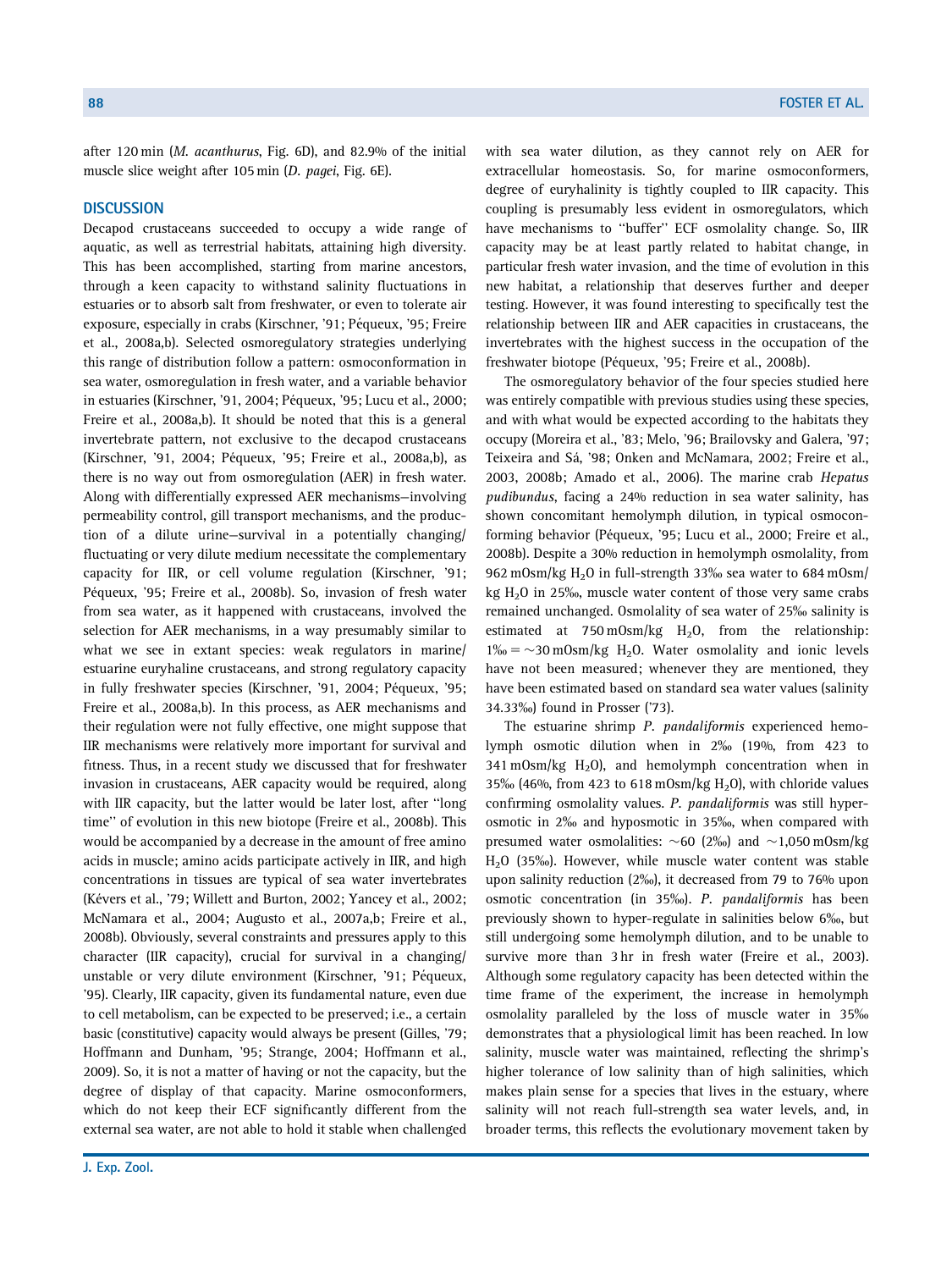the Crustacea, invading dilute environments (Gilles, '73; Péqueux, '95; Taylor and Seneviratna, 2005; Freire et al., 2008b).

The diadromous palaemonid shrimp M. acanthurus is very euryhaline, even occurs in estuaries, and is a strong hyperregulator in low salinities (Moreira et al., '83; Brailovsky and Galera, '97; Teixeira and Sá, '98; Freire et al., 2008b). However, the salinity challenge imposed here (30%) approached the physiological limit for this species, and was beyond its osmoregulatory capacity. After  $\sim$  17 hr in this salinity, the shrimp has shown morbidity, and measured hemolymph osmolality  $(806 \text{ mOsm/kg H}_2O)$  approached external water calculated values  $\sim$ 900 mOsm/kg H<sub>2</sub>O). In consequence, muscle water was not maintained, and decreased. A decrease of 5.4% was measured (after 12 hr), the largest value among the four decapods. Thus, the shrimp, after 16–24 hr, was not able to hold a gradient anymore, being unable to hypo-regulate in this high salinity, showing conformation, as already shown (Moreira et al., '83; Brailovsky and Galera, '97). The same response was shown by M. rosenbergii as well, exposed to sea water of 980 mOsm/kg  $H_2O$ , which was unable to survive 24 hr in this salinity (Wilder et al., '98). It is important to notice that the maintenance of a gradient, as in this case of M. acanthurus, for some hours, does not mean the gills are able to secrete salt, it may simply be a matter of apparent permeability control, but mechanisms have not been investigated here at all. Taken together, these results highlight the fact that the difference between osmoregulators and osmoconformers is a difference ''of kind,'' as regulators express transporters while conformers do not (Péqueux, '95; Freire et al., 2008a). However, osmoregulators may show differences in the ''degree'' of expression or kinetic characteristics, or regulation of transporters, which of course will have effects on their euryhalinity (Piller et al., '95; Lucu et al., 2000; Kirschner, 2004; Chung and Lin, 2006; Jayasundara et al., 2007; Santos et al., 2007; Tsai and Lin, 2007; Freire et al., 2008a). And when the salinity challenge represents upper or lower limits of tolerance (in intensity and/or duration), a transition from osmoregulation to osmoconformation is observed (Lang, '87; Kirschner, '91; Péqueux, '95; Freire et al., 2003).

However, the challenge presented to the freshwater hololimnetic trichodactylid red crab Dilocarcinus pagei was much milder (7%) than the challenge imposed on the palaemonid shrimps, so that both hemolymph concentrations and muscle water content were well regulated in the red crab. This species inhabits continental rivers and streams lacking any interference from tides or sea water. Hemolymph osmolality ( $\sim$ 330 m0sm/kg H<sub>2</sub>0) was a little low when compared with freshwater decapods in general (Kirschner, '91, 2004; Péqueux, '95; Freire et al., 2008b), and to previous data for this species (Onken and McNamara, 2002; Amado et al., 2006), of  $\sim$ 360–390 m $0$ sm/kg H $_2$ 0, a slight difference that may be ascribed to seasonal or population differences. *D. pagei* was previously submitted to 15‰, showing an increase in hemolymph osmolality from  $\sim$ 400 to  $\sim$ 520 mOsm/ kg  $H<sub>2</sub>0$  after 24 hr in this salinity (Amado et al., 2006), evidencing at half-strength sea water, the breakdown of its osmoregulatory capacity. It is relevant to notice here that the diadromous M. acanthurus has shown a limit of salt tolerance in 30%, while this much less euryhaline hololimnetic crab has shown its limit in half the salt concentration: 15%.

In summary, it is clear that the challenges imposed to the four species were not of the same intensity. Clearly, the hyperosmotic stresses imposed on M. acanthurus and P. pandaliformis were steeper and much more challenging than the hyposmotic stresses imposed on H. pudibundus or on P. pandaliformis, or the hyperosmotic stress on D. pagei. So, a simple index was calculated, in order to standardize the stresses imposed in vivo to all species, and to be able to arrange the species in a sequence of capacity to regulate tissue hydration when facing extracellular osmotic change. The index was the ratio between the maximum change (increase or decrease) in muscle hydration with respect to the control value measured for the species and the maximum change in hemolymph osmolality, not necessarily at the same time point. It is important to notice that the maximum numerical variation with respect to the control value was considered, independent of its statistical significance. In order to produce a value that could be easier to handle, the ratio was multiplied by 1,000. This way, species with higher capacity to regulate muscle water content (reflecting IIR capacity) would have a lower value for this index, as they would have lower variation in muscle hydration (numerator) even when facing large osmolality variations in their hemolymph (denominator). The two species submitted to hyposmotic challenge showed the best results, that is, the lowest values for the index (Table 2). So, arranging the indexes calculated to estimate muscle water regulatory capacity when facing hemolymph osmolality change in increasing sequence (lower value  $=$  higher relative capacity to hold muscle water), we find: H. pudibundus (8.1% kg  $\text{H}_2\text{O/mOsm} \times 10^3$ ) > P. pandaliformis (2‰, 9.2) > M. acanthurus (12.6) > P. pandaliformis (35‰, 16.7) > D. pagei (60.4). Interestingly, the freshwater hololimnetic crab *D. pagei* displayed small variation in hemolymph osmolality (49 mOsm/kg  $H_2O$ ), as the hyperosmotic challenge offered was perfectly tolerable. However, this stress was sufficient to evoke a 3% decrease in muscle hydration, and the index calculated was thus the largest of all species studied here. Thus, from the set of data collected here, the hypothesis proposed was confirmed, the osmoconformer decapod is relatively better at muscle water regulation than the regulators. It is apparently easier to perform RVD upon hyposmotic shock than RVI upon hyperosmotic shock, in a variety of organisms and cells (Kévers et al., '79; Gilles and Péqueux, '83; Lang, '87; Dragolovich and Pierce, '92; Garner and Burg, '94; Deaton, '97; Amado et al., 2006). It could be argued that the osmoconformer was challenged with the "easier" RVD than the osmoregulators, but the regulator estuarine species was challenged in both directions. Indeed, it seems that the relationship we are trying to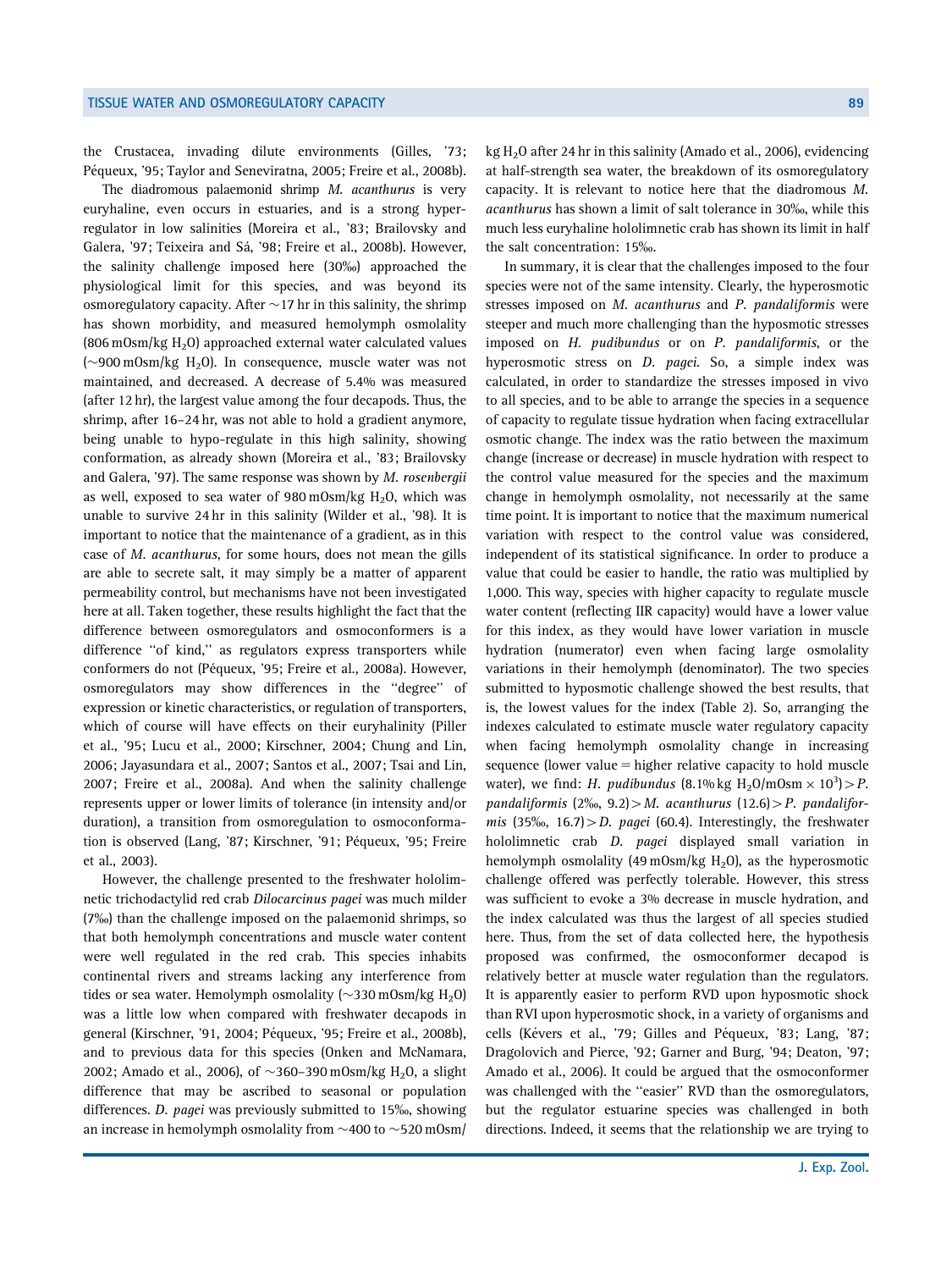| Table 2. Index of tissue water regulatory capacity     |                                   |           |             |            |           |  |  |  |
|--------------------------------------------------------|-----------------------------------|-----------|-------------|------------|-----------|--|--|--|
|                                                        | Species and experimental salinity |           |             |            |           |  |  |  |
|                                                        | $Hp(25\%)$                        | $Pp(2\%)$ | Pp $(35\%)$ | $Ma(30\%)$ | $Dp(7\%)$ |  |  |  |
| $\Delta\%$ muscle water (MW)                           | 2.2                               | 1.7       | 3.3         | 5.4        | 3.0       |  |  |  |
| $\Delta$ [Osm] <sub>h</sub> (mOsm/kg H <sub>2</sub> O) | 278                               | 182       | 195         | 428        | 49        |  |  |  |
| $(\Delta\% \text{ MW}/\Delta[\text{Osm}]_h) * 1,000$   | 8.1                               | 9.2       | 16.7        | 12.6       | 60.4      |  |  |  |

Ratio between maximum relative variation (in % of respective control value for the species) in muscle water content and the absolute maximum variation in hemolymph osmolality (difference with respect to control value). Values for the studied species (Hp, Hepatus pudibundus; Pp, Palaemon pandaliformis; Ma, Macrobrachium acanthurus; Dp, Dilocarcinus pagei), submitted to those experimental salinities.

demonstrate here is robust, as it was apparent even with a mild stress imposed on the strictly freshwater regulator, D. pagei. It was submitted to a very small hyperosmotic challenge, and even so displayed the lowest capacity for muscle hydration control. This may be related to its long time of evolution in fresh water, with its consequent reduced levels of tissue amino acids (Augusto et al., 2007b; Freire et al., 2008b).

However, even calculating this index in order to standardize the challenge imposed in vivo, allowing us to draw numerical conclusions with respect to capacity for AER and for IIR, there was the need to complement these data with direct, comparable results, submitting the tissues of these four species to the same stress. This was accomplished with our in vitro results using isolated muscle slices. The unified stress to be imposed in vitro was chosen as the percentual change in osmolality detected in the hemolymph of the osmoconformer H. pudibundus, of  $\sim$ 30% (from 962 in controls to 684 mOsm/kg  $H_2O$  after 6 hr of exposure). In fact, this was not the largest variation in hemolymph osmolality detected in the in vivo experiments, as P. pandaliformis in 35% has shown an increase in hemolymph osmolality from 423 to 618 mOsm/kg  $H<sub>2</sub>$ O after 0.5 hr, that is, a 46% increase, and M. acanthurus in 30% has shown hemolymph increase from 378 to 806 after 16–24 hr, that is, a 113% increase. And it is worth noting that, under hyperosmotic challenge, considering the in vivo index and the in vitro experiment (30% osmotic challenge), the performance of the estuarine P. pandaliformis was poorer than that of the freshwater diadromous M. acanthurus, a result compatible with our previous observations using these two species (Freire et al., 2008b), with a 50% osmotic challenge. There was compatibility between our previous results (Freire et al., 2008b) and this study. IIR capacity is presumably needed for freshwater invasion, but is lost later. Thus, it is ''still'' shown in Macrobrachium, as the family Palaemonidae is considered to be in the process of fresh water invasion: M. acanthurus in this study, and M. acanthurus and M. potiuna in Freire et al. (2008b). Representing much older groups in fresh water, in accordance, Aegla schmitti (Freire et al., 2008b), and D. pagei (this study), show much less IIR capacity. As also discussed previously, P. pandaliformis, belonging to a genus associated to

more saline waters (not fresh water), is a good osmoregulator in estuarine waters, not ''requiring'' good IIR capacity (Freire et al., 2008b). A large capacity for IIR is found in the osmoconformer H. pudibundus, which has not undergone habitat change or migration. This capacity is an adaptive trait for a marine osmoconformer, as proposed. As many factors influence IIR capacity, and osmoconformers show variable degrees of euryhalinity, we do not mean that all osmoconformers will have greater capacity for IIR than any regulator. The stenohaline conformer Homarus vulgaris has shown no RVD capacity (isolated axon), in sharp contrast to the high capacity for RVD shown by the very euryhaline and strong regulator Eriocheir sinensis (Gilles, '73).

Besides osmolality and the main extracellular osmolytes sodium and chloride, the other inorganic components of the hemolymph assayed yielded interesting results. H. pudibundus was essentially iso-ionic for magnesium under control conditions in full-strength sea water ( $\sim$ 60 mM in hemolymph,  $\sim$ 54 mM expected in sea water), and has shown proportional dilution upon exposure to dilute sea water ( $\sim$  42 mM, or 30% reduction), in ionic conformation for this ion. This means absence of magnesium secretion by the antennal gland (Freire et al., 2008a), resulting in lack of hypo-regulatory capacity for magnesium in sea water. This may be related to the low mobility shown by this flecked box crab, locally known as ''sleepy'' by fishermen. High hemolymph magnesium is associated with low muscular activity in crustaceans (Morritt, '89; Morritt and Spicer, '93; Frederich et al., 2000). The capacity to maintain hemolymph magnesium stable despite wide variations in external salinity in a pattern of tight regulation has been verified for many euryhaline crustaceans (Morritt, '89; Frederich et al., 2000; Freire et al., 2008a), and palaemonids in particular, such as P. pandaliformis, M. potiuna, and M. olfersi (Freire et al., 2003), and was confirmed here for M. acanthurus and D. pagei. In D. pagei, magnesium hyporegulation in water of salinity  $7\%$  ( $\sim$ 3.5 mM in the hemolymph, and  $\sim$ 11 mM estimated for the 7‰ water) in a strictly freshwater crab was in fact surprising, evidencing the physiological relevance of this ion and of its precise extracellular regulation by the antennal gland epithelium in osmoregulators.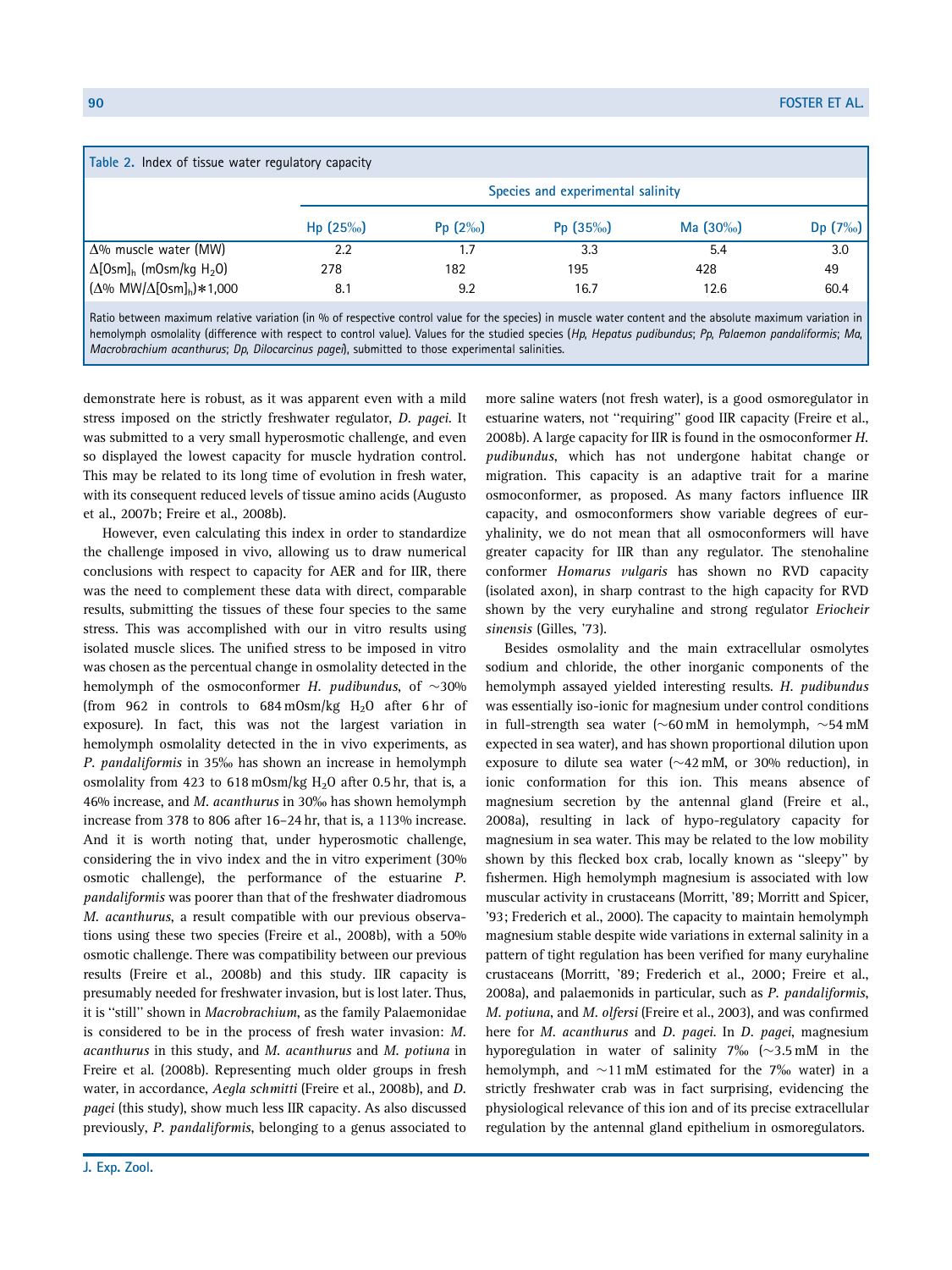Table 3. Relationship between maximum variation in content of ninhydrin-positive substances (NPS) in muscle and percentual variation in muscle water content ( $\Delta\%$  Muscle water, MW; values in first line of Table 2)

| Muscle parameters            |            | Species and experimental salinity |            |             |           |  |  |  |  |
|------------------------------|------------|-----------------------------------|------------|-------------|-----------|--|--|--|--|
|                              | $Hp(25\%)$ | Pp $(2\%)$                        | $Pp(35\%)$ | Ma $(30\%)$ | $Dp(7\%)$ |  |  |  |  |
| $\Delta\%$ Muscle NPS        | 36.9       | 47.1                              | 47.6       | 61.5        | 69.4      |  |  |  |  |
| $\Delta\%$ Muscle water (MW) | 2.2        | 1.7                               | 3.3        | 5.4         | 3.0       |  |  |  |  |
| $(\Delta\%NPS/\Delta\%MW)$   | 16.8       | 27.7                              | 14.4       | 11.4        | 23.1      |  |  |  |  |
|                              |            |                                   |            |             |           |  |  |  |  |

Values for the studied species (Hp, Hepatus pudibundus; Pp, Palaemon pandaliformis; Ma, Macrobrachium acanthurus; Dp, Dilocarcinus pagei), submitted to those experimental salinities.

Hemolymph calcium is always tightly regulated by the antennal gland in crustaceans, given its central role in the molting process and its mobilization for the hardening of the cuticle. So, as already vastly demonstrated and reviewed (Péqueux, '95; Wheatly, '99; Freire et al., 2008a), it was well regulated even by the marine H. pudibundus, remaining above external water values: 18–10 mM in the hemolymph and 10–7.4 mM in the external water. In M. acanthurus, calcium in the hemolymph was also kept above the water value even when the shrimp was showing breakdown of its osmoregulatory capacity in sea water of salinity 30% (estimated water value of  $\sim$ 9 mM). Calcium was also perfectly regulated by *D. pagei*: ranging between 6 and 9 mM.

Besides hemolymph concentrations, and muscle hydration from the specimens submitted to the in vivo experiments, the level of NPS was also assayed in muscle, for a comparative evaluation of their role in IIR, also related to the habitat of the species (Augusto et al., 2007a,b; Freire et al., 2008b). Cells have intracellular stores of free amino acids and other organic solutes used in IIR, and this pool is maintained and regulated according to volume regulation needs, through three basic mechanisms. They are: (1) difference between rates of synthesis and oxidation of these compounds, (2) changes in efflux and uptake through the plasma membrane, and (3) displacement of the equilibrium between synthesis and degradation of proteins (Gilles, '77, '79; Gilles and Péqueux, '81; Goolish and Burton, '88; Neufeld and Wright, '96). Indeed, the typical response of invertebrates to a hyperosmotic shock is a rise in intracellular FAA, and to a hyposmotic shock is a decrease in intracellular FAA (Gilles, '77, '79; Gilles and Péqueux, '81; Goolish and Burton, '88; Dalla Via, '89; Dooley et al., 2000; McNamara et al., 2004).

Upon hyposmotic challenge, H. pudibundus maintained muscle hydration constant (2.2% change, but nonsignificant), while showing a 37% decrease in muscle NPS. In order to estimate the real participation of NPS in muscle volume regulation of these species, in a way similar to what has been shown above for the index on muscle hydration and hemolymph osmolality homeostasis, we calculated the ratio between maximum variation in muscle NPS and maximum variation in muscle

hydration (Table 3). If NPS change would be due entirely to a change in muscle water content (as NPS are expressed per muscle wet weight), then the percentages of change would be approximately the same, and the ratio would be approximately 1. This was clearly not the case. For all species, the percentage variation in muscle NPS was many-fold higher than the percentage variation in muscle hydration (Table 3). This result points to a real and effective role of NPS on IIR. Although muscle NPS (or free amino acids) are not the sole effectors in IIR, they are widely reported as playing a major role in the process (Tucker and Costlow, '75; Péqueux, '95; Amado et al., 2006). Consistently, H. pudibundus and P. pandaliformis submitted to hyposmotic shock showed muscle NPS reduction, and there was NPS increase in the freshwater species M. acanthurus and D. pagei submitted to hyperosmotic challenge, as also previously observed for D. pagei (Amado et al., 2006). Interestingly, the estuarine species P. pandaliformis displayed a more complex pattern when submitted to salinity changes in both directions, in contrast to Palaemon elegans, which showed a 55% increase (whole animal) in free amino acids when submitted for 48 h to salinity 40‰ (Dalla Via, '89). Although we cannot determine by which mechanisms these changes in NPS have been effected, or the quantitative role it played on IIR, the direction of change was very consistent with the literature, strengthening our conclusions on the muscle volume regulation taking place in these experiments (Vincent-Marique and Gilles, '70; Gilles, '77; Farmer and Reeve, '78; Kévers et al., '79; Péqueux et al., '79; Gilles and Péqueux, '81).

In summary, the marine species H. pudibundus, osmoconformer, kept the hydration levels of its tissues despite large variations in hemolymph osmolality caused by the in vivo hyposmotic challenge. On the other hand, the osmoregulator species of distinct habits and habitats P. pandaliformis, M. acanthurus, and D. pagei, submitted to different salinity challenges, were not as effective. When the isolated muscle of all species was submitted to the same degree of osmotic challenge in vitro, the result was confirmed, answering the question posed by the title: osmoregulators were not as good as the osmoconformer at muscle water regulation, at least as tested here.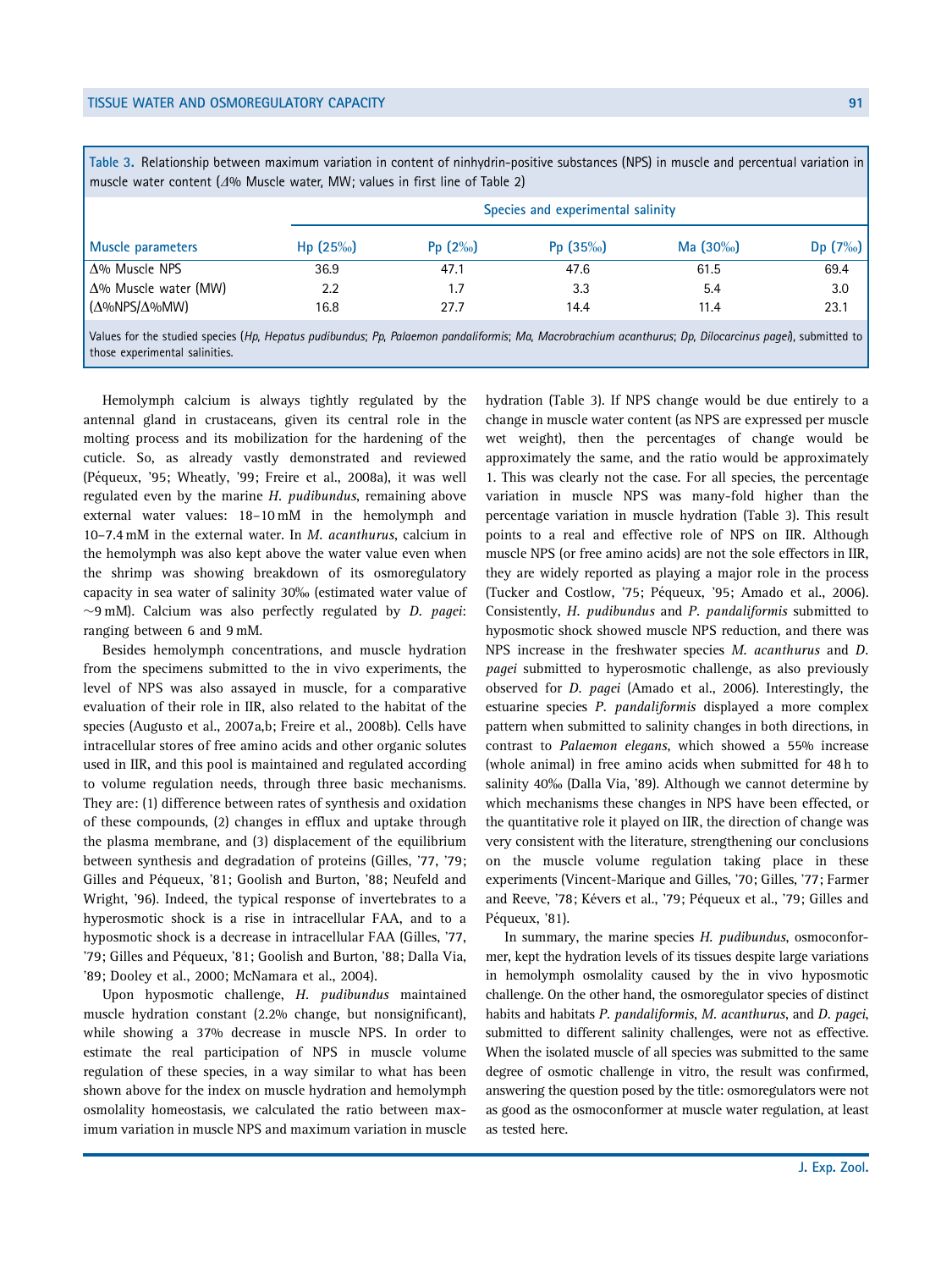## ACKNOWLEDGMENT

Authors acknowledge the financial support by DAAD (German Academic Exchange Agency, for laboratory equipment), Fundacão Araucária (Paraná State Science Funding Agency, for a PhD fellowship to E. M. A.). This paper is fondly dedicated to the memory of Professor Luiz Carlos Salomão, friend and essential teacher in our first years studying osmoregulation (C. A. F., M. M. S.).

# LITERATURE CITED

- Amado EM, Freire CA, Souza MM. 2006. Osmoregulation and tissue water regulation in the freshwater red crab Dilocarcinus pagei (Crustacea, Decapoda), and the effect of waterborne inorganic lead. Aquatic Toxicol 79:1–8.
- Augusto A, Greene LJ, Laure HJ, McNamara JC. 2007a. The ontogeny of isosmotic intracellular regulation in the diadromous, freshwater palaemonid shrimps, Macrobrachium amazonicum and M. olfersi (Decapoda). J Crust Biol 27:626–634.
- Augusto A, Greene LJ, Laure HJ, McNamara JC. 2007b. Adaptive shifts in osmoregulatory strategy and the invasion of freshwater by Brachyuran crabs: evidence from Dilocarcinus pagei (Trichodactylidae). J Exp Zool 307A:688–698.
- Barbe L, Sevilla C. 1987. Evolution des acides amines libres intracellulaires. Biochem System Ecol 15:127–132.
- Born JW. 1968. Osmoregulatory capacities of two caridean shrimps, Syncaris pacifica (Atyidae) and Palaemon macrodactylus (Palaemonidae). Biol Bull 134:235–244.
- Brailovsky GSP, Galera ES. 1997. Comportamiento osmorregulador de Macrobrachium tenellum y Macrobrachium acanthurus (Decapoda: Palaemonidae) en diferentes salinidades. Rev Biol Trop 45:1085–1091.
- Burton RS, Feldman MW. 1982. Changes in free amino acid concentrations during osmotic response in the intertidal copepod Tigriopus californicus. Comp Biochem Physiol 73A:441–445.
- Chamberlin ME, Strange K. 1989. Anisosmotic cell volume regulation: a comparative view. Am J Physiol 257:C159–C173.
- Che Mat CRB, Potts WTW. 1985. Intracellular osmotic regulation in Crangon vulgaris. Comp Biochem Physiol 82A:719–724.
- Chung K-F, Lin H-C. 2006. Osmoregulation and Na,K-ATPase expression in osmoregulatory organs of Scylla paramamosain. Comp Biochem Physiol 144A:48–57.
- Clark ME. 1968. Free amino acid levels in the coelomic fluid and body wall of polychaetes. Biol Bull 134:35–47.
- Dalla Via G. 1989. The effect of salinity on free amino acids in the prawn Palaemon elegans (Rathke). Arch Hydrobiol 115:125–135.
- Deaton LE. 1997. Comparative aspects of cellular-volume regulation in cardiomyocytes. Physiol Biochem Zool 70:379–390.
- Denne LB. 1968. Some aspects of osmotic and ionic regulation in the prawns Macrobrachium australiense (Holthuis) and M. equidens (Dana). Comp Biochem Physiol 26:17–30.
- Dooley PC, Long BM, West JM. 2000. Amino acids in haemolymph, single fibres and whole muscle from the claw of freshwater crayfish acclimated to different osmotic environments. Comp Biochem Physiol 127A:155–165.
- Dragolovich J, Pierce SK. 1992. Comparative time courses of inorganic and organic osmolyte accumulation as horseshoe crabs (Limulus polyphemus) adapt to high salinity. Comp Biochem Physiol 102A:79–84.
- Farmer L, Reeve MR. 1978. Role of the free amino acid pool of the copepod Acartia tonsa in adjustment to salinity change. Mar Biol 48:311–316.
- Florkin M. 1962. La régulation isosmotique intracellulaire chez les invertébrés marins euryhalins. Bull Acad Roy Belg Clin Sci 48:687–694.
- Frederich M, Sartoris FJ, Arntz WE, Pörtner HO. 2000. Haemolymph  $Mq^{2+}$  regulation in decapod crustaceans: physiological correlates and ecological consequences in polar areas. J Exp Biol 203:1383–1393.
- Freire CA, Cavassin F, Rodrigues EN, Torres AH, McNamara JC. 2003. Adaptative patterns of osmotic and ionic regulation, and the invasion of fresh water by the palaemonid shrimps. Comp Biochem Physiol 136A:771–778.
- Freire CA, Onken H, McNamara JC. 2008a. A structure-function analysis of ion transport in crustacean gills and excretory organs. Comp Biochem Physiol 151A:272–304.
- Freire CA, Amado EM, Souza LR, Veiga MPT, Vitule JRS, Souza MM, Prodocimo V. 2008b. Muscle water control in crustaceans and fishes as a function of habitat, osmoregulatory capacity, and degree of euryhalinity. Comp Biochem Physiol 149A:435–446.
- Garner MM, Burg MB. 1994. Macromolecular crowding and confinement in cells exposed to hypertonicity. Am J Physiol 266:C877–C892.
- Gilles R. 1973. Osmotic behaviour of isolated axons of a euryhaline and a stenohaline crustacean. Cell Mol Life Sci 29:1354–1355.
- Gilles R. 1977. Effects of osmotic stresses on the proteins concentration and pattern of Eriocheir sinensis blood. Comp Biochem Physiol 56A:109–114.
- Gilles R. 1979. Intracellular organic osmotic effectors. In: Gilles R, editor. Mechanisms of osmoregulation in animals. Maintenance of cell volume. Chichester: Wiley. p 111–154.
- Gilles R, Péqueux A. 1981. Cell volume regulation in crustaceans: relationship between mechanisms for controlling the osmolality of extracellular and intracellular fluids. J Exp Zool 215:351–362.
- Gilles R, Péqueux A. 1983. Interactions of chemical and osmotic regulation with the environment. In: Vernberg FJ, Vernberg WB, editors. The Biology of Crustacea, vol. 8, environmental adaptations. New York: Academic Press. p 109–177.
- Goolish EM, Burton RS. 1988. Exposure to fluctuating salinity enhances free amino acid accumulation in Tigriopus californicus (Copepoda). J Comp Physiol 158B:99–105.
- Harris RR, Bayliss D. 1990. Osmoregulation in Corophium curvispinum (Crustacea: Amphipoda), a recent coloniser of freshwater. III.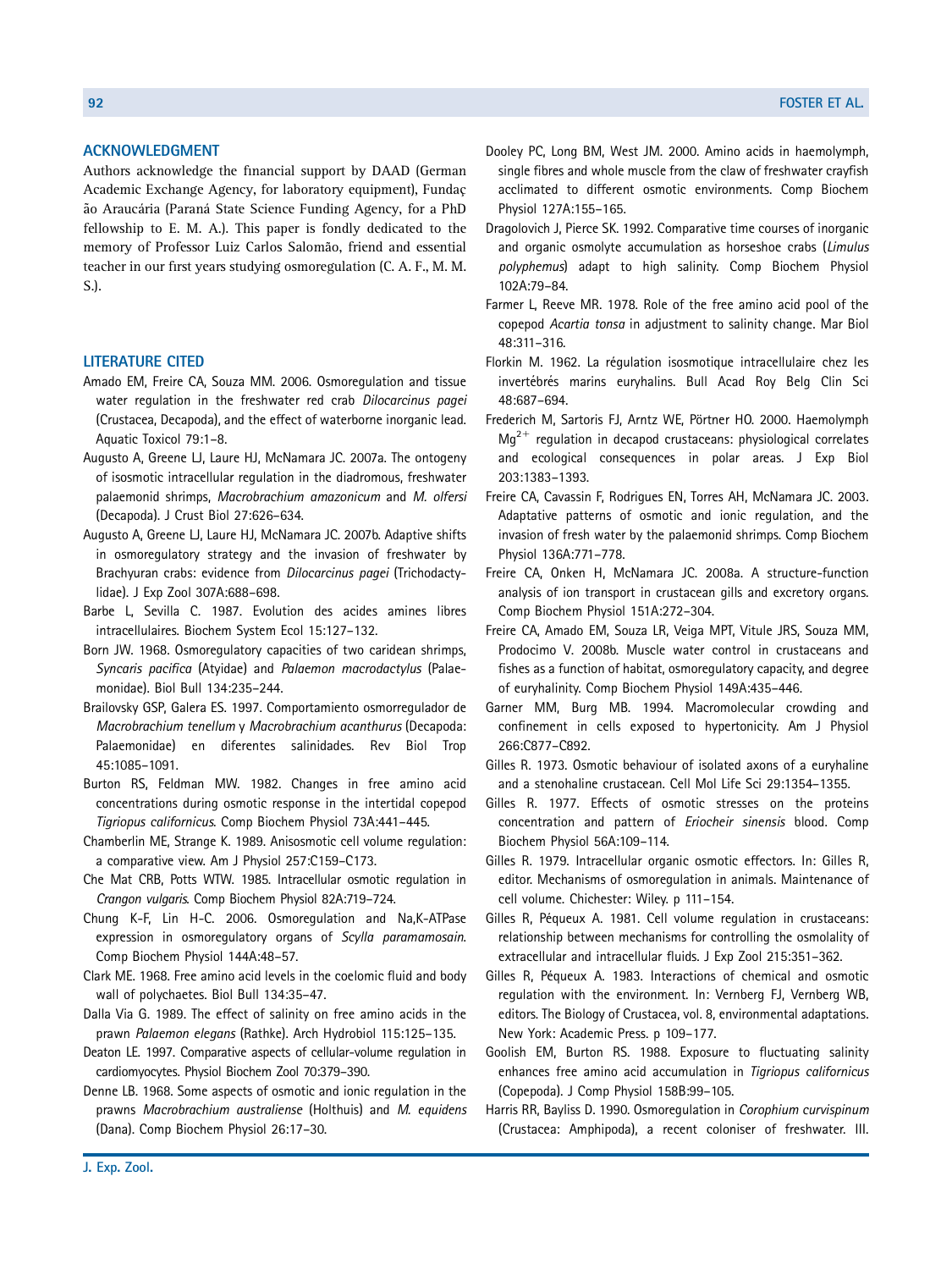Evidence for adaptive changes in sodium regulation. J Comp Physiol 160B:85–92.

- Herrera FC, López I, Egea R, Zanders IP. 1989. Short-term osmotic responses of cells and tissues of the sea anemone, Condylactis gigantea. Comp Biochem Physiol 92A:377–384.
- Hoffmann EK, Dunham PB. 1995. Membrane mechanisms and intracellular signaling in cell volume regulation. In Kwang WJ, editor. Int Rev Cytol 161:172–262.
- Hoffmann EK, Lambert IH, Pedersen SF. 2009. Physiology of cell volume regulation in vertebrates. Physiol Rev 89:193–277.
- Jayasundara N, Towle DW, Weihrauch D, Spanings-Pierrot C. 2007. Gill-specific transcriptional regulation of  $\text{Na}^+/K^+$ -ATPase  $\alpha$ -subunit in the euryhaline shore crab Pachygrapsus marmoratus: sequence variants and promoter structure. J Exp Biol 210:2070–2081.
- Kévers C, Péqueux A, Gilles R. 1979. Effects of hypo- and hyperosmotic shocks on the volume and ions content of Carcinus maenas isolated axons. Comp Biochem Physiol 64A:427–431.
- Kinne RKH. 1993. The role of organic osmolytes in osmoregulation: from bacteria to mammals. J Exp Zool 265:346–355.
- Kirschner LB. 1991. Water and ions. In: Prosser CL, editor. Environmental and metabolic animal physiology. Comparative animal physiology. New York: Wiley-Liss. p 13–107.
- Kirschner LB. 2004. The mechanism of sodium chloride uptake in hyperregulating aquatic animals. J Exp Biol 207:1439–1452.
- Lang MA. 1987. Correlation between osmoregulation and cell volume regulation. Am J Physiol 252:R768–R773.
- Lang F, Waldegger S. 1997. Regulating cell volume. Am Scientist 85:456–463.
- Lucu Č, Devescovi M, Skaramuca B, Kožul V. 2000. Gill Na,K-ATPase in the spiny lobster Palinurus elephas and other marine osmoconformers: adaptiveness of enzymes from osmoconformity to hyperregulation. J Exp Mar Biol Ecol 246:163–178.
- McNamara JC. 1987. The time course of osmotic regulation in the freshwater shrimp Macrobrachium olfersii (Wiegmann) (Decapoda, Palaemonidae). J Exp Mar Biol Ecol 107:245–251.
- McNamara JC, Rosa JC, Greene LJ, Augusto A. 2004. Free amino acid pools as effectors of osmotic adjustment in different tissues of the freshwater shrimp Macrobrachium olfersii (Crustacea, Decapoda) during long-term salinity acclimation. Mar Freshwat Behav Physiol 37:193–208.
- Melo GAS. 1996. Manual de identificação dos Brachyura (caranguejos e siris) do litoral brasileiro. São Paulo: Plêiade/FAPESP.
- Mongin AA, Orlov SN. 2001. Mechanisms of cell volume regulation and possible nature of the cell volume sensor. Pathophysiology 8:77–88.
- Moreira GS, McNamara JC, Shumway SE, Moreira PS. 1983. Osmoregulation and respiratory metabolism in brazilian Macrobrachium (Decapoda, Palaemonidae). Comp Biochem Physiol 74A:57–62.
- Morritt D. 1989. Ionic regulation in littoral and terrestrial amphipods (Crustacea: Amphipoda: Talitridae). J Exp Mar Biol Ecol 132:53–67.
- Morritt D, Spicer JI. 1993. A brief re-examination of the function and regulation of extracellular magnesium and its relationship to activity in crustacean arthropods. Comp Biochem Physiol 106A:19–23.
- Neufeld DS, Wright SH. 1996. Salinity change and cell volume: the response of tissues from the estuarine mussel Geukensia demissa. J Exp Biol 199:1619–1630.
- Onken H, McNamara JC. 2002. Hyperosmoregulation in the red freshwater crab Dilocarcinus pagei (Brachyura, Trichodactylidae): structural and functional asymmetries of the posterior gills. J Exp Biol 205:167–175.
- Péqueux A. 1995. Osmotic regulation in crustaceans. J Crust Biol 15:1–60.
- Péqueux A, Vallota AC, Gilles R. 1979. Blood proteins as related to osmoregulation in Crustacea. Comp Biochem Physiol 64A:433–435.
- Piller SC, Henry RP, Doeller JE, Kraus DW. 1995. A comparison of the gill physiology of two euryhaline crab species, Callinectes sapidus and Callinectes similis: energy production, transport-related enzymes and osmoregulation as a function of acclimation salinity. J Exp Biol 198:349–358.
- Prosser CL. 1973. Comparative animal physiology. Philadelphia: WB Saunders Co.
- Rasmussen AD, Andersen O. 1996. Apparent water permeability as a physiological parameter in crustaceans. J Exp Biol 199:2555–2564.
- Santos LCF, Belli NM, Augusto A, Masui DC, Leone FA, McNamara JC, Furriel RPM. 2007. Gill  $(Na^+, K^+)$ -ATPase in diadromous, freshwater palaemonid shrimps: species-specific kinetic characteristics and  $\alpha$ subunit expression. Comp Biochem Physiol 148A:178–188.
- Soria F, Sierra C, Bouquelet S, Brassart C, Agundis C, Zenteno E, Vázquez L. 2006. The effect of sugars and free amino acids from the freshwater prawn Macrobrachium rosenbergii hemolymph on lectin activity and on oxidative burst. Comp Biochem Physiol 142C:212–219.
- Souza MM, Scemes E. 2000. Volume changes in cardiac ventricles from Aplysia brasiliana upon exposure to hyposmotic shock. Comp Biochem Physiol 127A:99–111.
- Strange K. 2004. Cellular volume homeostasis. Rev Adv Physiol Educ 28:155–159.
- Taylor HH, Seneviratna D. 2005. Ontogeny of salinity tolerance and hyper-osmoregulation by embryos of the intertidal crabs Hemigrapsus edwardsii and Hemigrapsus crenulatus (Decapoda, Grapsidae): survival of acute hyposaline exposure. Comp Biochem Physiol 140A:495–505.
- Teixeira RL, Sá HS. 1998. Abundância de macrocrustáceos decápodas nas áreas rasas do Complexo Lagunar Mundaú/Manguaba, AL. Rev Bras Biol 58:393–404.
- Tsai J-R, Lin H-C. 2007. V-type  $H^+$ -ATPase and Na<sup>+</sup>,K<sup>+</sup>-ATPase in the gills of 13 euryhaline crabs during salinity acclimation. J Exp Biol 210:620–627.
- Tucker RK, Costlow Jr JD. 1975. Free amino acid changes in normal and eyestalkless megalopa larvae of the blue crab Callinectes sapidus, during the course of the molt cycle. Comp Biochem Physiol 51A:75–78.